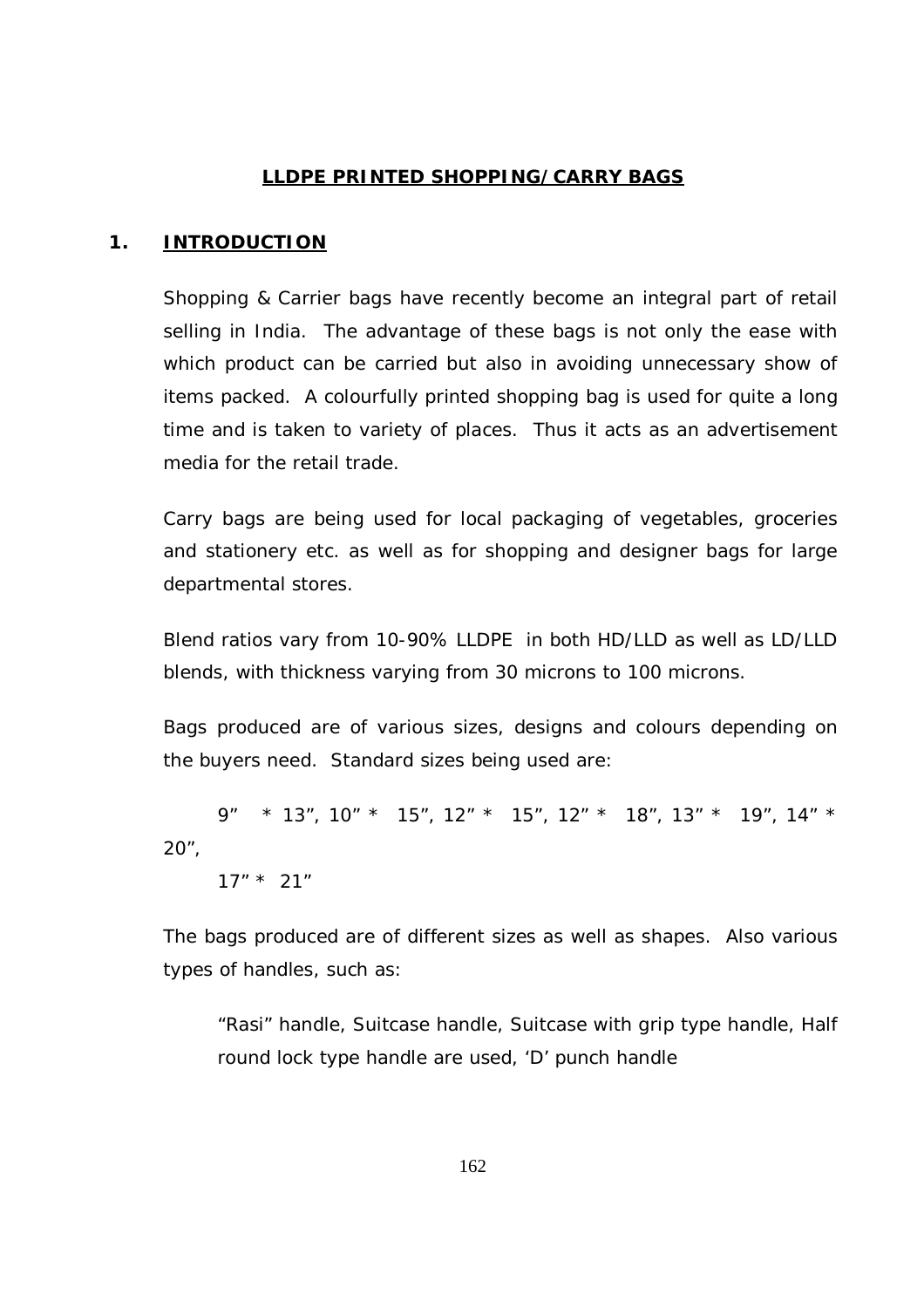From single colour upto twelve colour printing is possible. Depending on the quantity, rotogravure, flexo or screen printing process is used.

Advantages of LLDPE films –

1. Excellent draw-down ability makes possible to produce thinner films

- 2. Very high tensile strength
- 3. Outstanding puncture resistance
- 4. Very high tear strength
- 5. Exceptional hot tack, sealability and resistance to ESCR.

## **2. MARKET POTENTIAL**

There is good demand for shopping bags in view of opening of New Malls, Garments Shops, Grocery Shops, General Stores, Vegetable Shops, Sweet Shops etc. Depending upon the end products shopping bags of small and big sizes are made with aesthetic appeal. Good quality printed bags are also made for the customers especially for jewellery, cosmetics etc. with bright and attractive works. Shopping bags/carry bags has huge demand for all purpose which has replaced paper bags.

## **3. BASIS & PRESUMPTIONS**

- (i) The output capacity is taken as 350 Kgs/hr. The unit will work at 20 hrs. per day for 25 working days in a month and 300 days in a year. The output capacity may vary from machinery to machinery and the cost of machinery may also vary from supplier to supplier.
- (ii) The time period for achieving the full envisaged capacity utilisation is six months
- (iii) The labour wages are as per the prevailing rates in the market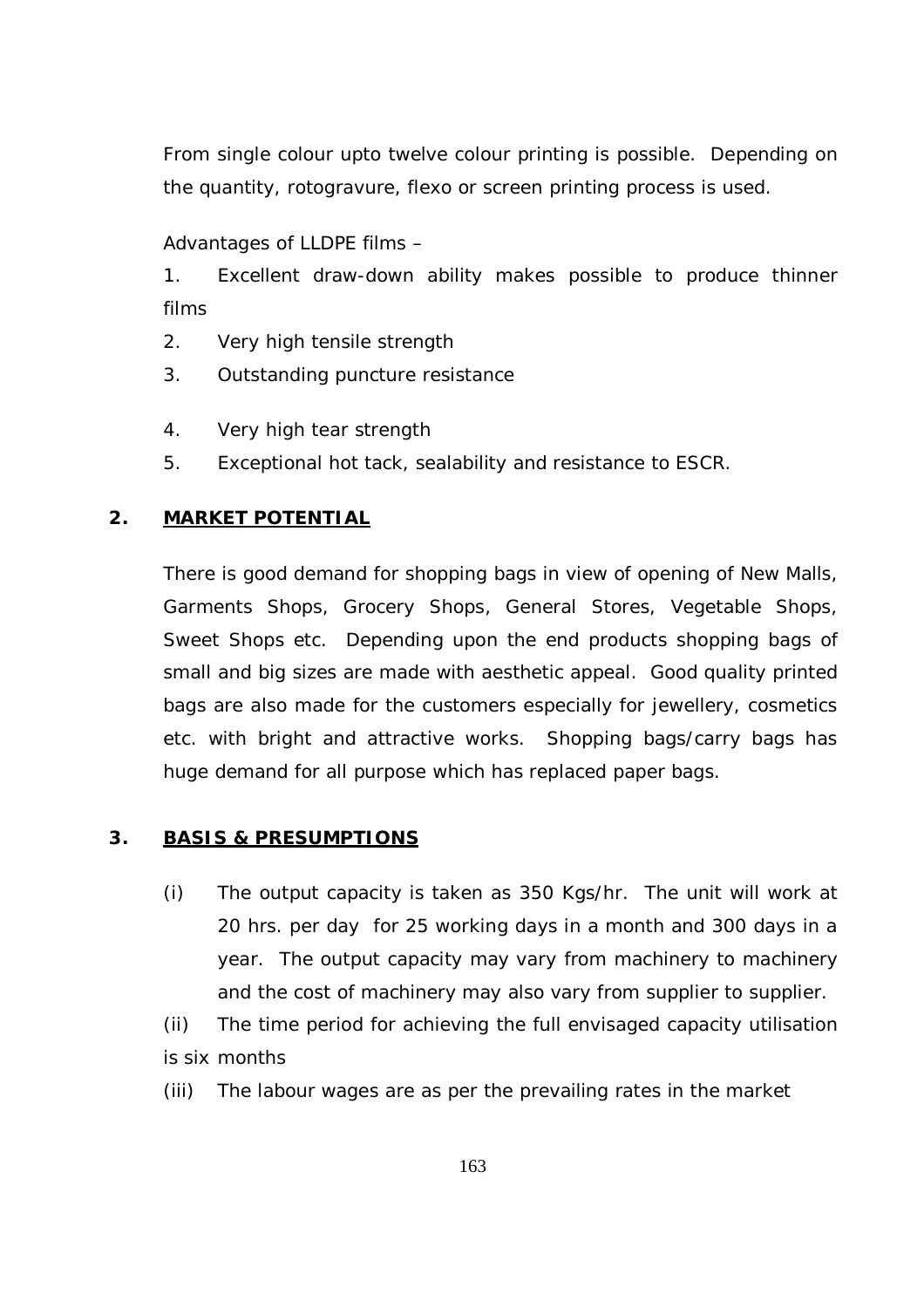- (iv) The rate of interest for fixed and working capital is taken as 12 per cent
- (v) The margin money requirement for this project is 30 per cent
- (vi) The pay back period of this project is 5 years
- (vii) The rate of land is taken @ Rs. 500/-per sq. mtr. and construction charges are taken @ Rs. 3500 per sq. mtr. This may also vary from place to place.
- (viii) The present profile has to be updated taking into prevailing cost of land, building, machinery etc. at the time of implementation of the project

## **4. IMPLEMENTATION SCHEDULE**

| The Time requirement for preparation of Project report                                    | Two<br>$\therefore$ |
|-------------------------------------------------------------------------------------------|---------------------|
| months                                                                                    |                     |
| Time requirement for selection of Site                                                    | One month           |
| Time required for registration as Small Scale Unit                                        | One                 |
| Week                                                                                      |                     |
| Time required for acquiring the loan<br>Machinery procurement, erection and commissioning | Three months        |
| Recruitment of labourer etc.                                                              | One month           |

Trial runs : One month

## **5. TECHNICAL ASPECT**

## MANUFACTURING PROCESS

LLDPE or LD/LLDPE granules and colour are fed to an extruder, where they are melted and extruded in the form of tube. This tube is inflated into a bubble which is then collapsed to form a layflat film. The film is then surface treated on a corona treater and then proceeded to a winder.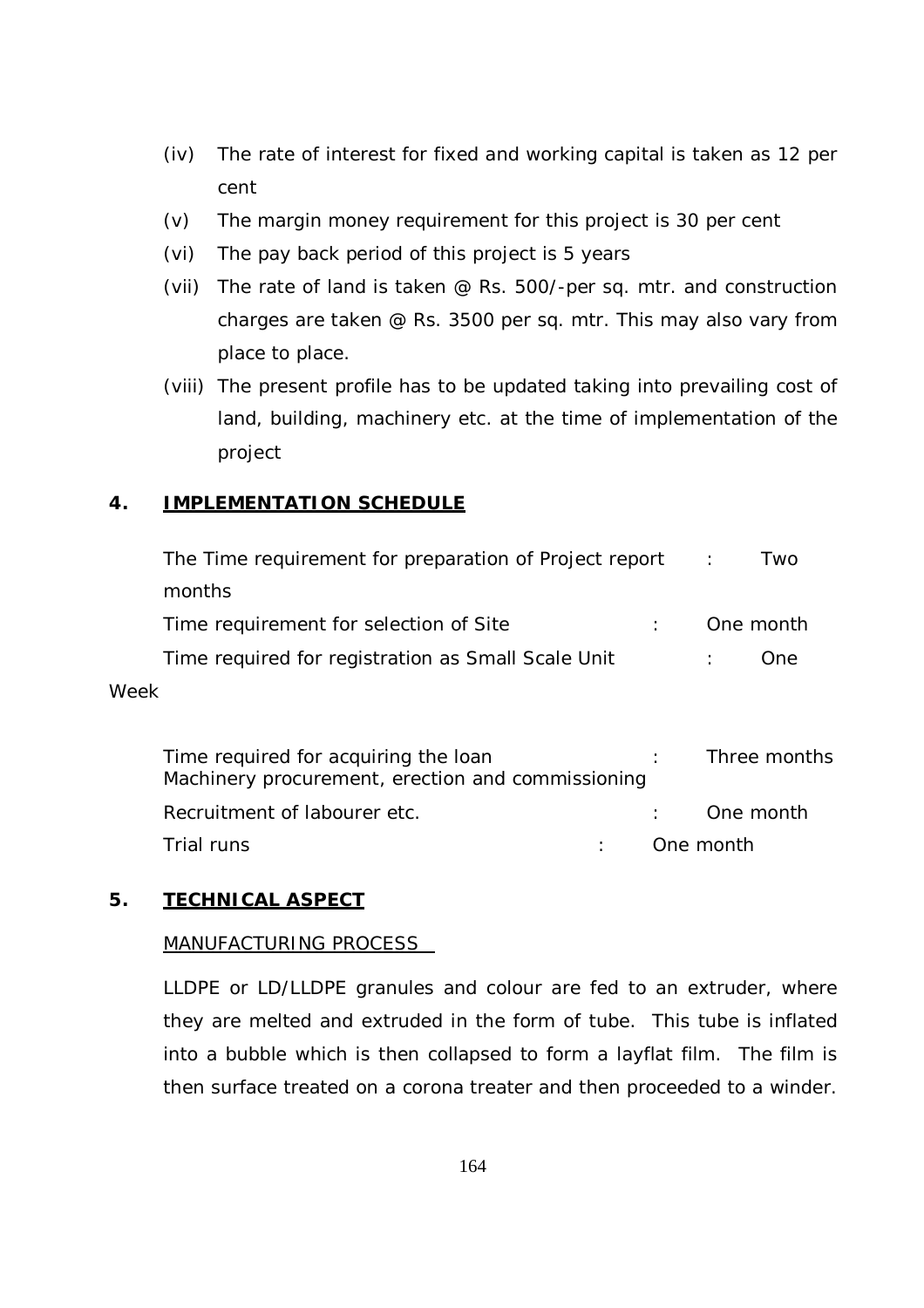The film roll is brought to a four colour flexo machine, where it is printed using rubber rolls.

The printed film is then converted into bags using a bottom or side seal bag making machine. The required handle is then attached to the bag.

## **6. QUALITY & STANDARD**

The containers may be manufactured as per the standard specification specified by the Oil Companies.

## **7. PRODUCTION CAPACITY** (Per Annum)

| (a) Quantity $(M.T.)$ : | 2,100           |
|-------------------------|-----------------|
| $(b)$ Value $(Rs.)$     | 18,90,00,000.00 |

## **8. TOTAL POWER REQUIREMENT**

Total connected load (KW) : 215

## **9. POLLUTION CONTROL MEASURES**

The unit does not create any pollution. However, a proper ventilation should be made in the processing area for the better circulation of the fresh air.

## **10. ENERGY CONSERVATION**

Entrepreneurs may select energy efficient machinery and proper planning has also to be made for saving energy in the unit.

#### **11. FINANCIAL ASPECT**

A. FIXED CAPITAL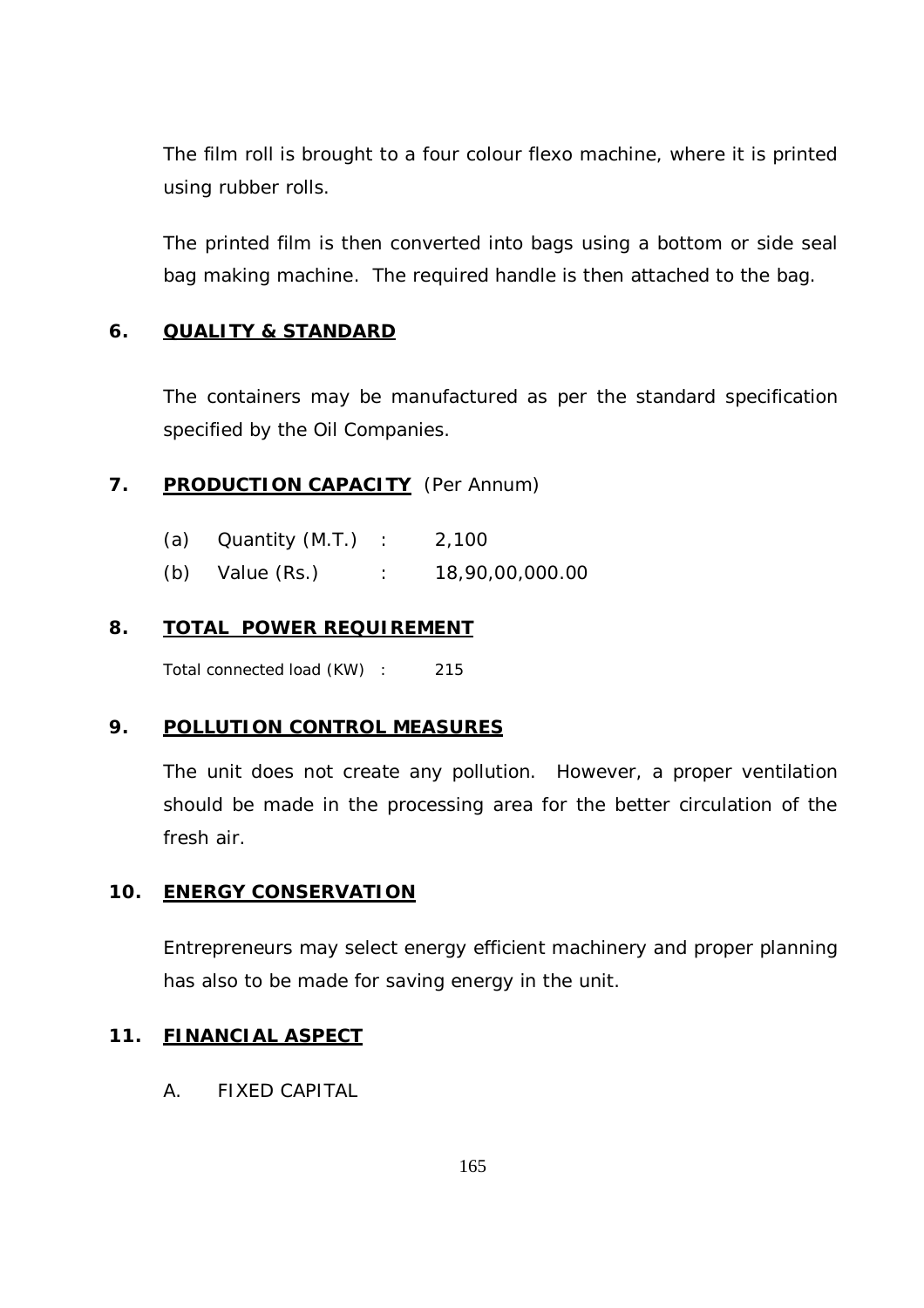|       | i)<br>(Rs.)                                            | <b>LAND &amp; BUILDING:</b> Area sq. mtrs. Rate Rs. per Sq. mtr.                              |                              |                         |     |  |                                              |     |    |                    |                     |               |  |
|-------|--------------------------------------------------------|-----------------------------------------------------------------------------------------------|------------------------------|-------------------------|-----|--|----------------------------------------------|-----|----|--------------------|---------------------|---------------|--|
|       |                                                        | Land                                                                                          |                              |                         | 500 |  |                                              | 500 |    |                    |                     | 2,50,000.00   |  |
|       | <b>Building</b>                                        |                                                                                               |                              | 300                     |     |  | 3500                                         |     |    |                    | 10,50,000.00        | ------------- |  |
|       |                                                        |                                                                                               |                              |                         |     |  |                                              |     |    |                    | Total: 13,00,000.00 |               |  |
|       | $\mathsf{ii}$ )                                        | <b>MACHINERY &amp; EQUIPMENT:</b>                                                             |                              |                         |     |  |                                              |     |    |                    |                     |               |  |
| (Rs.) |                                                        | <u>Sr. No</u> .                                                                               |                              | Description of machines |     |  |                                              |     |    | <u> Qty.(Nos.)</u> |                     |               |  |
|       |                                                        | (a)                                                                                           | <b>Production Unit</b>       |                         |     |  |                                              |     |    |                    |                     |               |  |
|       |                                                        |                                                                                               | i) Extrusion Blow Film Plant |                         |     |  |                                              |     | 01 |                    |                     |               |  |
|       |                                                        |                                                                                               | 1,95,00,000.00               |                         |     |  |                                              |     |    |                    |                     |               |  |
|       |                                                        |                                                                                               | ii) Printing machine         |                         |     |  |                                              |     |    |                    |                     | 75,00,000.00  |  |
|       |                                                        |                                                                                               | iii) Bag making machine      |                         |     |  |                                              |     | 03 |                    |                     |               |  |
|       |                                                        |                                                                                               | 25,00,000.00                 |                         |     |  |                                              |     |    |                    |                     |               |  |
|       |                                                        |                                                                                               | iv) Scrap Grinder            |                         |     |  |                                              |     | 01 |                    |                     |               |  |
|       |                                                        |                                                                                               | 1,00,000.00                  |                         |     |  |                                              |     |    |                    |                     |               |  |
|       |                                                        |                                                                                               | v) Cooling Tower             |                         |     |  |                                              |     | 01 |                    |                     |               |  |
|       | 1,00,000.00                                            |                                                                                               |                              |                         |     |  |                                              |     |    |                    |                     |               |  |
|       |                                                        |                                                                                               | vi) Compressor               |                         |     |  |                                              |     | 01 |                    |                     |               |  |
|       | 2,50,000.00                                            |                                                                                               |                              |                         |     |  |                                              |     |    |                    |                     |               |  |
|       | (b) Testing Equipment & Other Accessories<br>50,000.00 |                                                                                               |                              |                         |     |  |                                              |     |    |                    |                     |               |  |
|       |                                                        | (c) Electrification & Installation @ 10% of cost & machinery<br>30,00,000.00<br>$(a)$ & $(b)$ |                              |                         |     |  |                                              |     |    |                    |                     |               |  |
|       |                                                        | 1,00,000.00                                                                                   | (d) Pre-operative expenses   |                         |     |  |                                              |     |    |                    |                     |               |  |
|       |                                                        |                                                                                               | 3,31,00,000.00               |                         |     |  | Total cost of machinery & equipment (a to d) |     |    |                    |                     |               |  |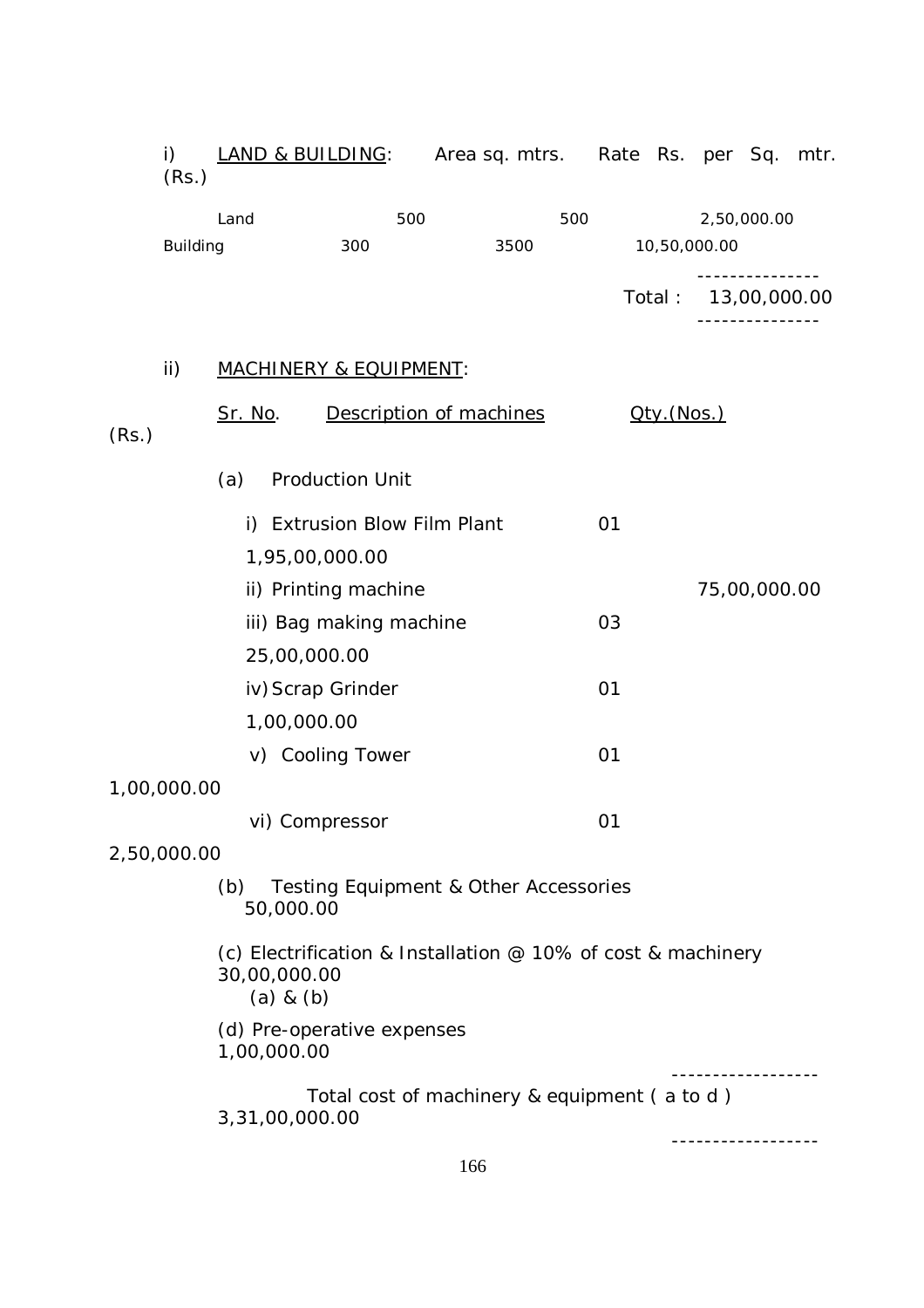(e) Cost of Moulds & Dies & Mini Expesnes

1,00,000.00

(f) Cost of Office Equipment/Furniture/Computers etc. 3,00,000.00

-----------------

---------

Total: 3,35,00,000.00

--------

Fixed Capital (i) + (ii) =  $13,00,000 + 3,35,00,000 =$ 3,48,00,000.00

#### B. WORKING CAPITAL

i) Staff and Labour (Per Month)

|          | Designation<br>(Rs.)               |    | Nos. Salary (Rs.) |            |           |
|----------|------------------------------------|----|-------------------|------------|-----------|
|          |                                    |    |                   |            |           |
|          | Production Engineer/Manager        | 01 | 10,000.00         |            | 10,000.00 |
|          | <b>Sales Executive</b>             | 01 | 5,000.00          |            | 5,000.00  |
|          | Accountant-cum-Store Keeper        |    | 01                | 4,000.00   |           |
| 4,000.00 |                                    |    |                   |            |           |
|          | Watchman                           | 02 | 3,000.00          |            | 6,000.00  |
|          | <b>Skilled Workers</b>             | 03 | 3,500.00          |            | 10,500.00 |
|          | Helpers                            | 03 | 3,000.00          |            | 9,000.00  |
|          |                                    |    |                   |            | 44,500.00 |
|          | Add perquisite @ 10% of the Salary |    |                   |            |           |
| 4,450.00 |                                    |    |                   |            |           |
|          |                                    |    |                   | Total:     | 48,950.00 |
|          |                                    |    |                   | Or Say Rs. | 49,000.00 |
|          |                                    |    |                   |            |           |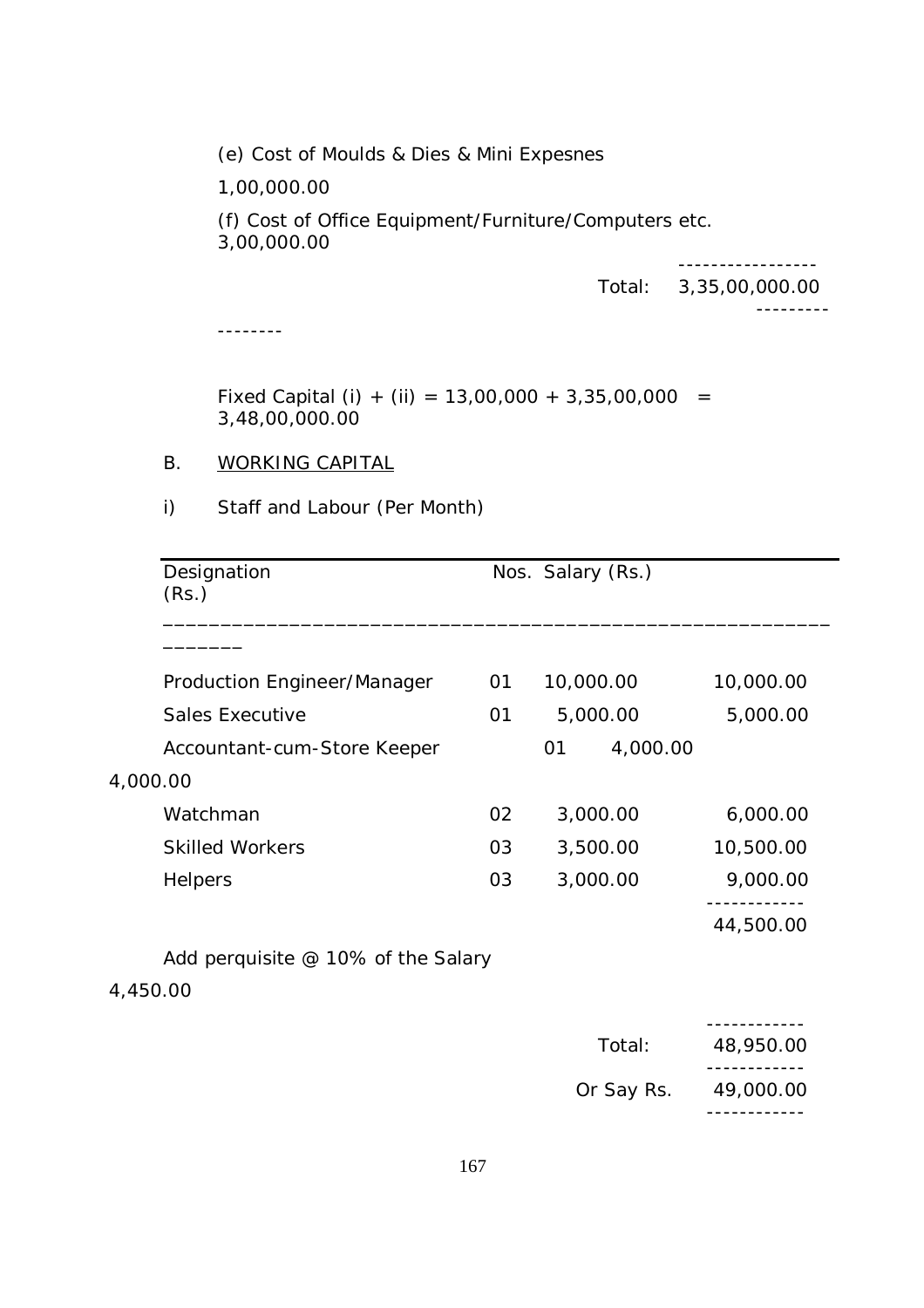| (Rs.)    | ii)  |               | Raw Material (Per Month) Oty. (M.T.) Rate Rs./MT                  |     |        |             |
|----------|------|---------------|-------------------------------------------------------------------|-----|--------|-------------|
|          | iii) |               | <b>LLDPE Granules</b><br>1,31,25,000.00<br>Utilities (per month): | 175 | 75,000 | (Rs.)       |
|          |      | a)            | Power<br>(60% utilisation x 215 KW x 500 hrs. x Rs. 5 per unit)   |     |        |             |
|          |      |               | 3,22,500.00                                                       |     |        |             |
| 2,500.00 |      | b)            | Water                                                             |     |        |             |
|          |      |               |                                                                   |     | Total: | 3,25,000.00 |
| (Rs.)    | iv)  |               | Other Contingent Expenses (Per month)                             |     |        |             |
|          |      | (00)          | Repairs and Maintenance<br>1,000.00                               |     |        |             |
|          |      | pp)           | <b>Transportation Charges</b>                                     |     |        | 5,000.00    |
|          |      | $\mathsf{c})$ | Postage and stationery                                            |     |        | 1,000.00    |
|          |      | d)            | Telephone/Fax/Computer                                            |     |        |             |
|          |      |               | 2,000.00                                                          |     |        |             |
|          |      |               | <b>Consumable Stores</b>                                          |     |        | 1,000.00    |
|          |      |               | Advertisement & Publicity                                         |     |        | 2,000.00    |
|          |      |               | Insurance                                                         |     |        |             |
|          |      |               | 5,000.00                                                          |     |        |             |
|          |      |               | Miscellaneous Expenses<br>1,000.00                                |     |        |             |
|          |      |               |                                                                   |     | Total: | 18,000.00   |
|          |      |               |                                                                   |     |        |             |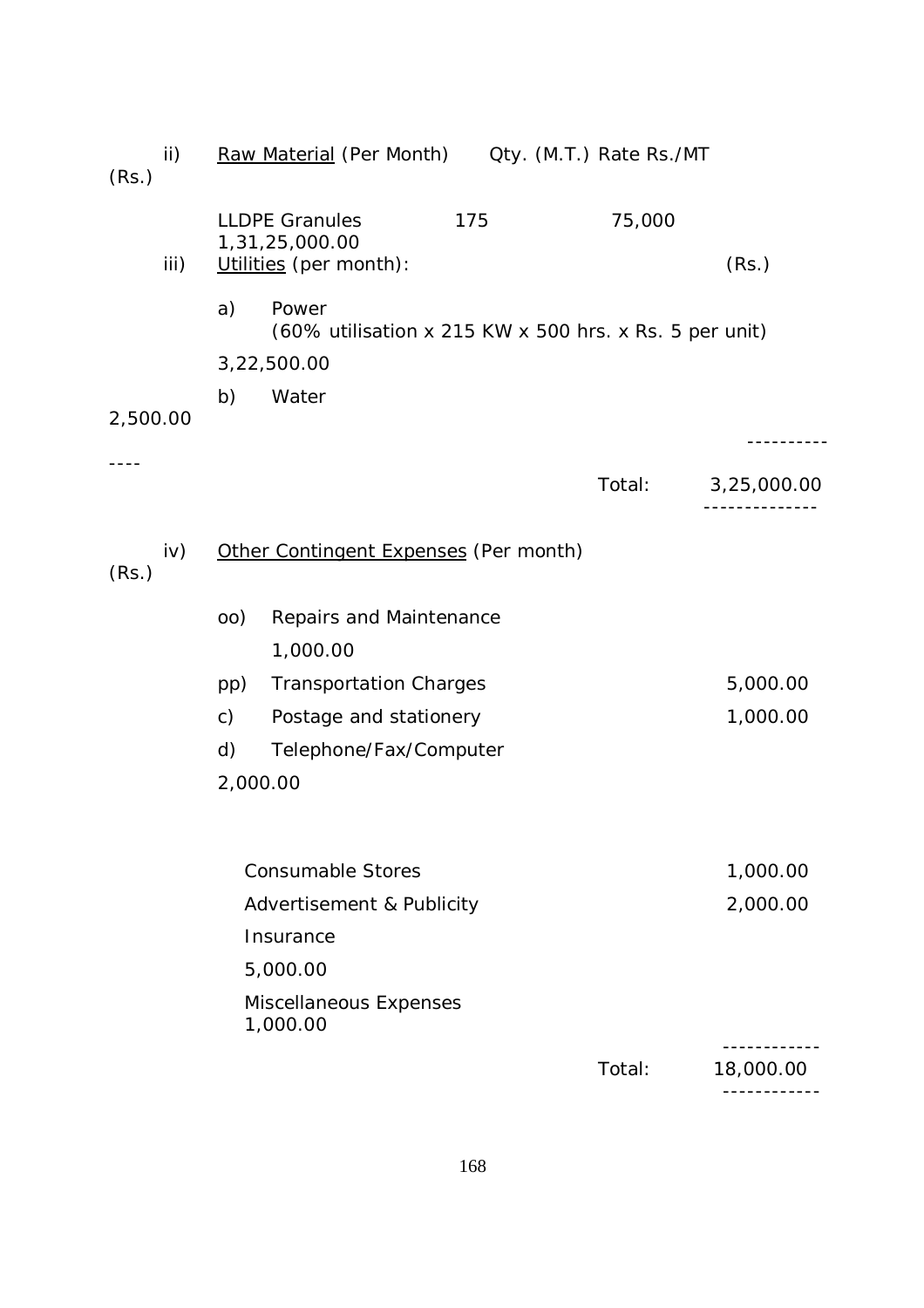| 12.<br>(Rs.) |                | <b>TOTAL WORKING CAPITAL (Per Month)</b> |        |                |
|--------------|----------------|------------------------------------------|--------|----------------|
|              | i)             | Staff and Labour                         |        | 49,000.00      |
|              | ii)            | Raw Material                             |        |                |
|              | 1,31,25,000.00 |                                          |        |                |
|              | iii)           | <b>Utilities</b>                         |        | 3,25,000.00    |
|              | iv)            | Other Contingent Exp.                    |        | 18,000.00      |
|              |                |                                          | Total: | 1,35,17,000.00 |
|              |                | Working Capital for 3 months             |        | 4,05,51,000.00 |
| 13.<br>(Rs.) |                | <b>TOTAL CAPITAL INVESTMENT</b>          |        |                |
|              | Α.             | <b>Fixed Capital</b>                     |        |                |

- 3,48,00,000.00 B. Working Capital for 3 months
- 4,05,51,000.00

| Total: | 7,53,51,000.00 |
|--------|----------------|

Or Say Rs.

# 7,53,51,000.00

## **14. FIANCIAL ANALYSIS** (Rs.)

A. Cost of Production (per year) (300 days)

- (a) Total Recurring Cost
- 16,22,04,000.00

(b) Depreciation on building @ 5%

52,500.00 (c) Depreciation on machinery& equipment @ 10% 33,10,000.00

(d) Depreciation on Dies, Moulds & office equipment @ 20% 80,000.00

(f) Interest on total Capital Investment @ 12% 90,42,120.00

------

-------------

-----------------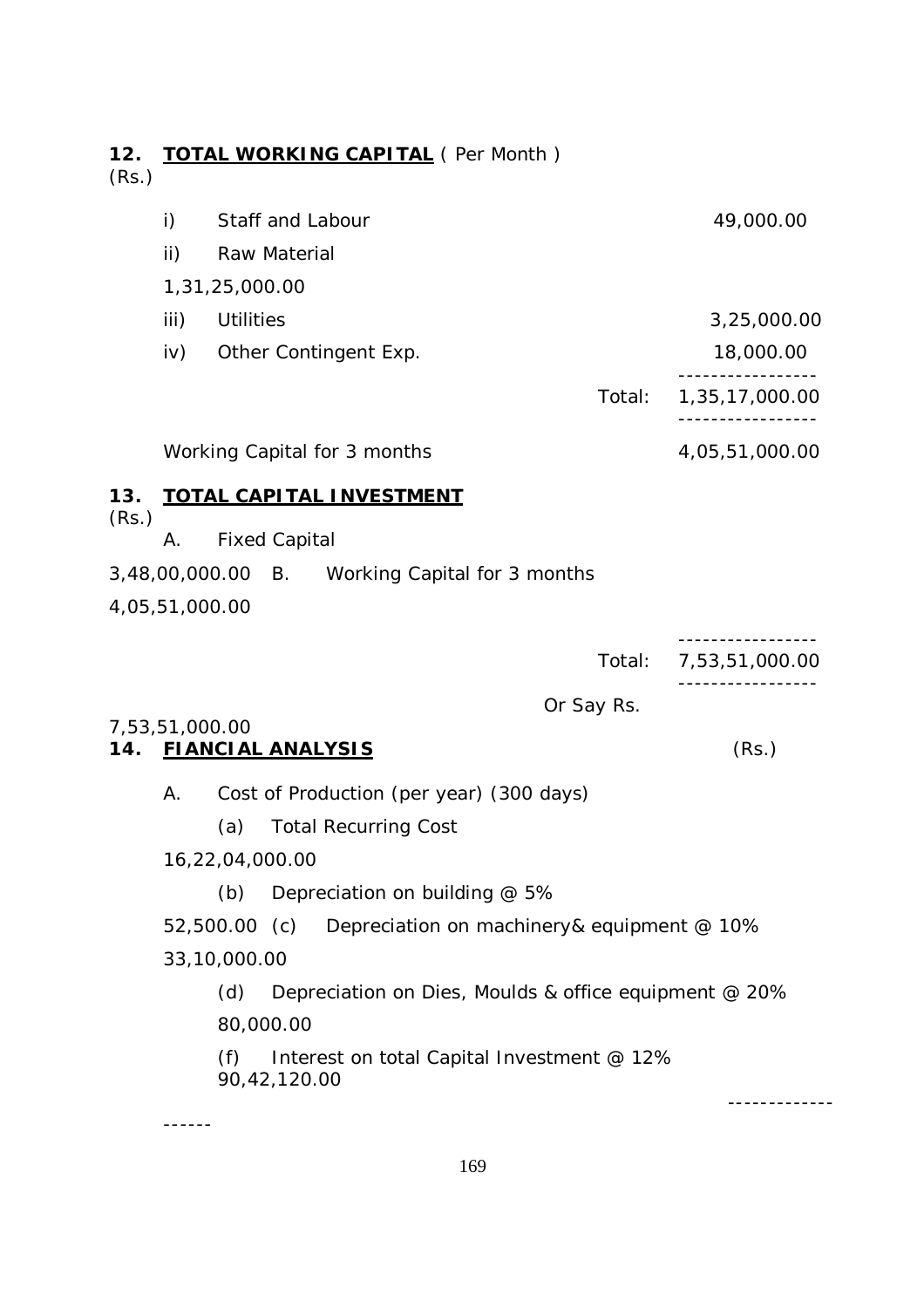Total: 17,46,88,620.00

-------------------

Or say Rs.

## 17,46,89,000.00

| Β.          | Sales/Turn over (per year)                        |     |                                          |                                                     |            |                                     |
|-------------|---------------------------------------------------|-----|------------------------------------------|-----------------------------------------------------|------------|-------------------------------------|
|             | <b>Item</b>                                       |     |                                          | Oty.(MT) Rate (MT) Value (Rs.)                      |            |                                     |
|             | LLDPE Printed Carry Bags 2,100<br>18,90,00,000.00 |     |                                          | 90,000                                              |            |                                     |
| C.          | Net Profit (Per year)                             |     |                                          |                                                     |            |                                     |
|             | $Sales(Rs)$ – Cost of Production $(Rs.)$          |     |                                          |                                                     | $=$ Profit |                                     |
|             | (Rs.)                                             |     |                                          |                                                     |            |                                     |
|             | 18,90,00,000 -                                    |     | 17,46,89,000                             |                                                     |            | $\hspace*{0.2cm} = \hspace*{0.2cm}$ |
|             | 1,43,11,000.00                                    |     |                                          |                                                     |            |                                     |
| D.          | Net Profit Ratio                                  | $=$ | Net Profit x 100<br>Sales                |                                                     |            |                                     |
|             |                                                   | $=$ | $1,43,11,000 \times 100$<br>18,90,00,000 |                                                     | $=$ $-$    | 7.57%                               |
| E.          | Rate of Return                                    |     | $=$                                      | Net Profit x 100<br><b>Total Capital Investment</b> |            |                                     |
|             |                                                   | $=$ | 1,43,11,000 x 100<br>7,53,51,000         |                                                     | $=$        | 18.9%                               |
| $F_{\perp}$ | <b>Break-even Point</b>                           |     |                                          |                                                     |            |                                     |
|             | Fixed Cost (Per Year)                             |     |                                          |                                                     |            | (Rs.)                               |
|             | a)                                                |     | Depreciation on Building @ 5%            |                                                     |            |                                     |
|             | 52,500.00                                         |     |                                          |                                                     |            |                                     |
|             | b)                                                |     |                                          | Depreciation on Machinery & Equipment @ 10%         |            |                                     |

33,10,000.00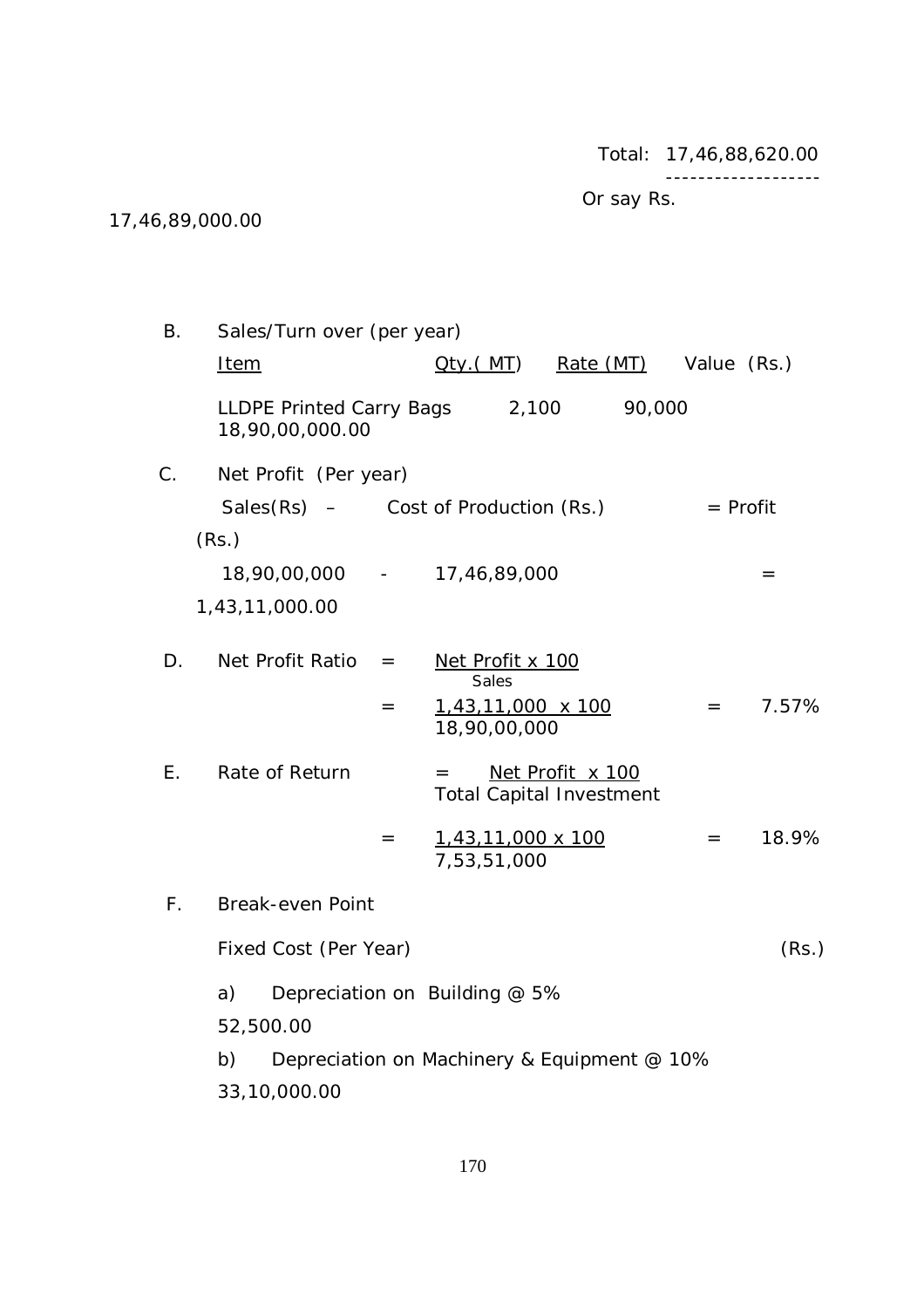| $\mathsf{c})$   |                                                            |     |             | Depreciation on Moulds/Dies & Office Equipment @ 20%             |         |                |
|-----------------|------------------------------------------------------------|-----|-------------|------------------------------------------------------------------|---------|----------------|
| 80,000.00       |                                                            |     |             |                                                                  |         |                |
| d)              | Insurance                                                  |     |             |                                                                  |         | 60,000.00      |
| e)              | Interest on total capital investment                       |     |             |                                                                  |         |                |
|                 | 90, 42, 120.00                                             |     |             |                                                                  |         |                |
| f)              | 40% of salary and wages                                    |     |             |                                                                  |         |                |
|                 | 2,35,200.00                                                |     |             |                                                                  |         |                |
| g)<br>62,400.00 | 40% of other contingent expenses                           |     |             |                                                                  |         |                |
|                 |                                                            |     |             | Total:                                                           |         | 1,28,42,220.00 |
|                 | 1,28,42,000.00<br>Net Profit (Per Year)<br><b>B.E.P. %</b> |     | $=$         | Or Say Rs.<br><b>Fixed Cost x 100</b><br>Fixed Cost + Net Profit |         |                |
|                 |                                                            | $=$ |             | 1,28,42,000 x 100<br>$1,28,42,000 + 1,43,11,000$                 |         |                |
|                 |                                                            | $=$ | 2,71,53,000 | <u>1,28,42,000 x 100</u>                                         | $=$ $-$ | 47.29%         |

#### **11. LLDPE STRETCH & CLING FILM**

#### **1. INTRODUCTION**

Stretch film entered the world market in the early 1970's mainly as a replacement for shrink film used in packaging of glass bottles. Stretch cling wrapping is a process in which a pre-extruded tacky film is wrapped around any product such as bundle, roll, pallet load etc. of any shape and size to impart a firm grip to the package. The tacky characteristics of the film help in self adhesion of the film without any external aids.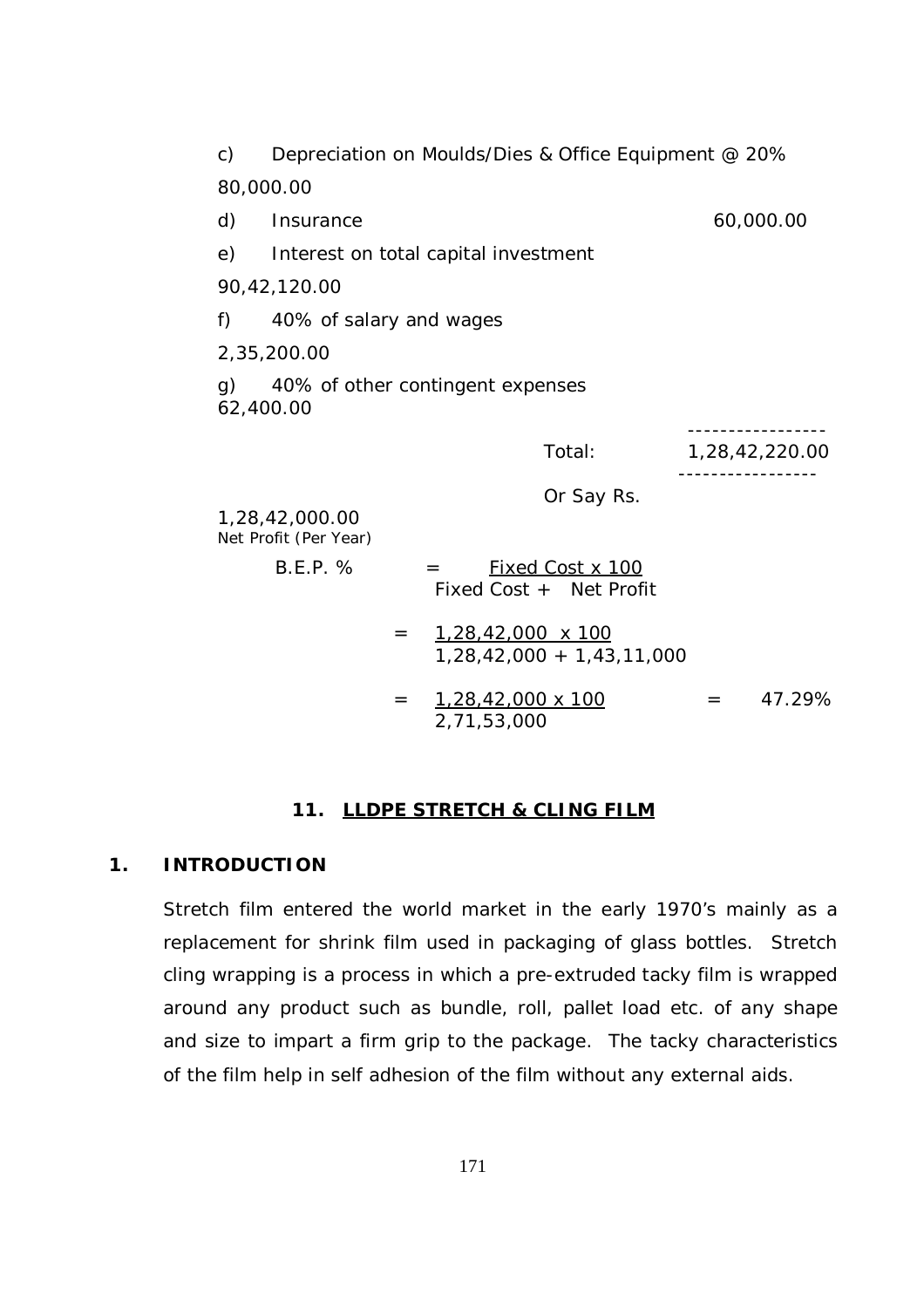Stretch film wrapping is one of the most economic modes of packaging. Stretch cling film wrapping protects the product against the environment and makes it convenient for handling, storage and shipping.

Although stretch cling film is costlier to shrink wrap film, the quantity of stretch cling used is roughly one-fourth.

Products can be wrapped in two forms:

(a) Small Packs/Bundles

Majority of food items, particularly fresh vegetables, fruits, sandwiches, are stretch wrapped in small packs.

(b) Pallets

Stretch cling film is mostly used for palletization. The products are initially packed in their primary packing and put into either cartons or cardboard trays which are then palletized together in stretch wrap.

Stretch film is primarily used as a means of secondary packaging and can substitute the use of wooden crates and corrugated cartons. The entire wooden crate and corrugated cartons are replaced with a tray either made of wood or cardboard which is used as a base on which the packed goods are stacked and stretch wrapped cutting down on the cost tremendously.

#### **2. MARKET POTENTIAL**

The demand for LLDPE Stretch & Cling film is growing at a very rapid pace due to the wide range of applications. This film is soon replacing Aluminium foil in hotel industry and in airlines. The cling properties of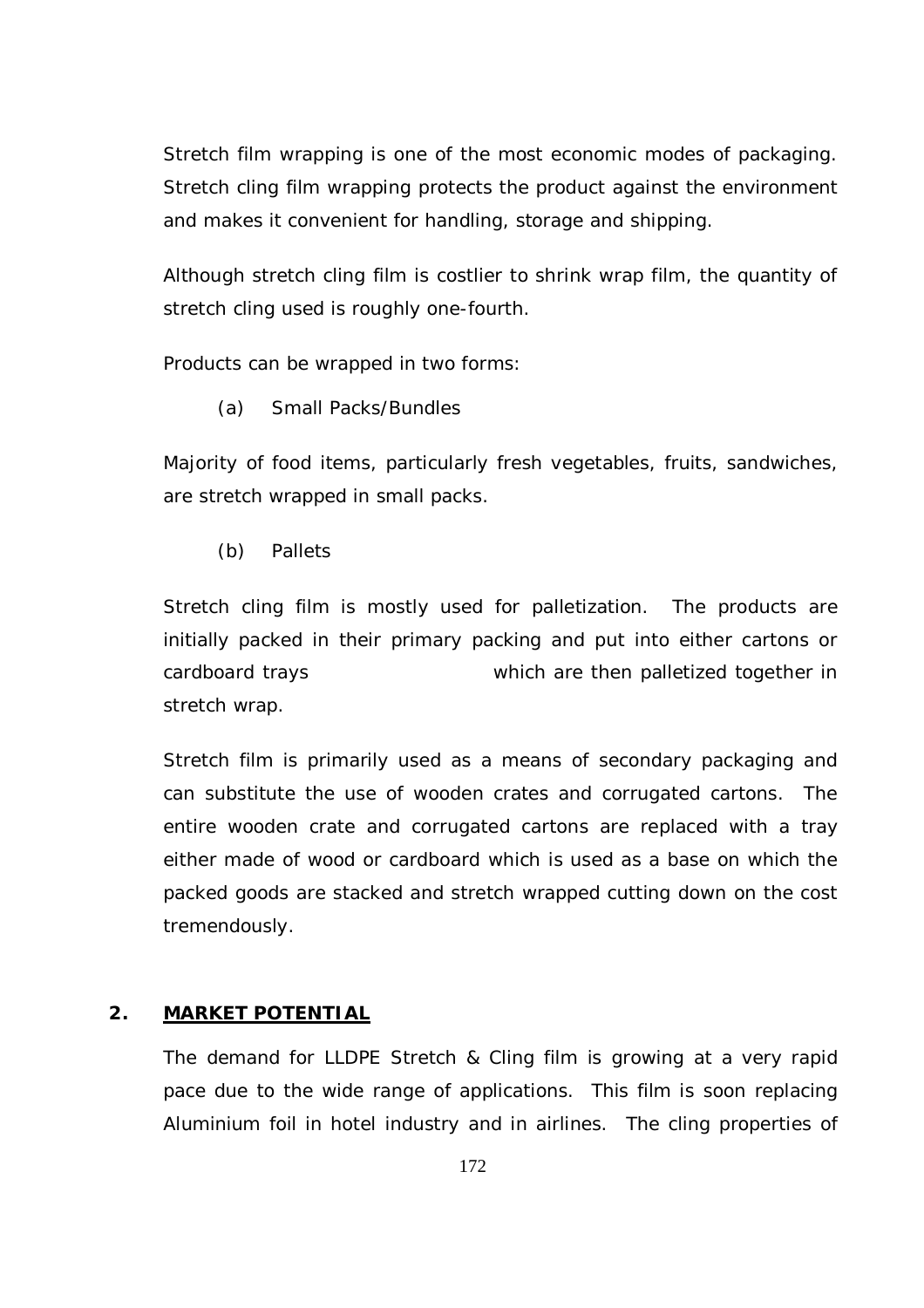this film has an edge over the conventional materials like Aluminium foil. In hotel industry LLDPE Stretch & Cling film rolls of 1 ft length and 12 inch diameter & 30 mts long(weight) are normally used. This film is mainly gaining importance in exports of garments, soft drinks, pulps, concentrates, jams etc.

Each item exported needs a very good packaging material and LLDPE Stretch & Cling film due to its high strength and stretch ability (max. upto 500% max. and 300% min.) is the most ideal material. Garments that are packed in cartons are now stretch wrapped. Another application is mineral water bottles, soft drinks, oil etc. which are packed in cartons and stretch wrapped. Food products, books, house hold items etc. are now being packed/wrapped and the demand is growing fast.

Another major application is in picture tubes of television sets.

The demand of LLDPE Stretch & Cling film in the country in 2004-05 is about 5000-6000 TPA. This is expected to grow at around 20% CARG.

## **3. BASIS & PRESUMPTIONS**

(i) The output capacity is taken as 150 Kgs/hr. The unit will work at 20 hrs. per day for 25 working days in a month and 300 days in a year. The output capacity may vary from machinery to machinery and the cost of machinery may also vary from supplier to supplier.

(ii) The time period for achieving the full envisaged capacity utilisation is six months

- (iii) The labour wages are as per the prevailing rates in the market
- (iv) The rate of interest for fixed and working capital is taken as 12 per cent
- (v) The margin money requirement for this project is 30 per cent
- (vi) The pay back period of this project is 5 years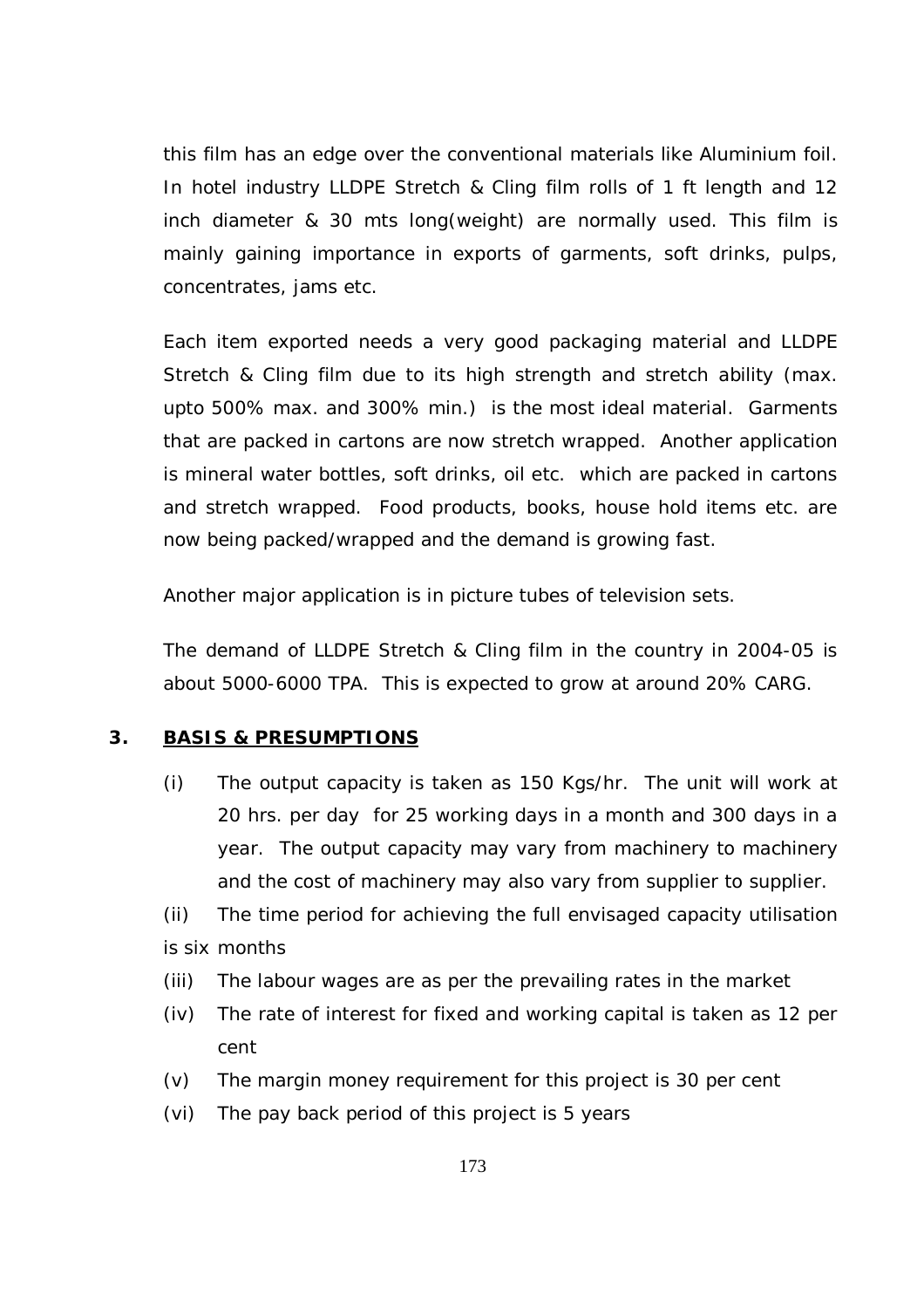- (vii) The rate of land is taken @ Rs. 500/-per sq. mtr. and construction charges are taken @ Rs. 3500 per sq. mtr. This may also vary from place to place.
- (viii) The present profile has to be updated taking into prevailing cost of land, building, machinery etc. at the time of implementation of the project

## **4. IMPLEMENTATION SCHEDULE**

| The Time requirement for preparation of Project report                                     | $\sim 100$ |           | Two          |
|--------------------------------------------------------------------------------------------|------------|-----------|--------------|
| months                                                                                     |            |           |              |
| Time requirement for selection of Site                                                     |            |           | One month    |
| Time required for registration as Small Scale Unit                                         |            |           | One.         |
| Week                                                                                       |            |           |              |
| Time required for acquiring the loan<br>Machinery procurement, erection and commissioning: |            |           | Three months |
| Recruitment of labourer etc.                                                               |            |           | One month    |
| Trial runs                                                                                 |            | One month |              |

## **5. TECHNICAL ASPECT**

## MANUFACTURING PROCESS

The various factors to be taken into consideration for production of quality stretch film using a conventional monolayer blown film extruder with indigenous raw material inputs. Though a three layer stretch film gives best results for industrial

wrappings using 300% stretch, there is a vast market (like Household Wrapping, Food Wrapping, Industrial hand wrapping of pallets etc.) where monolayer stretch film serves the purpose very well. In fact, in abroad also, 40-50% of stretch films are manufactured on monolayer machines.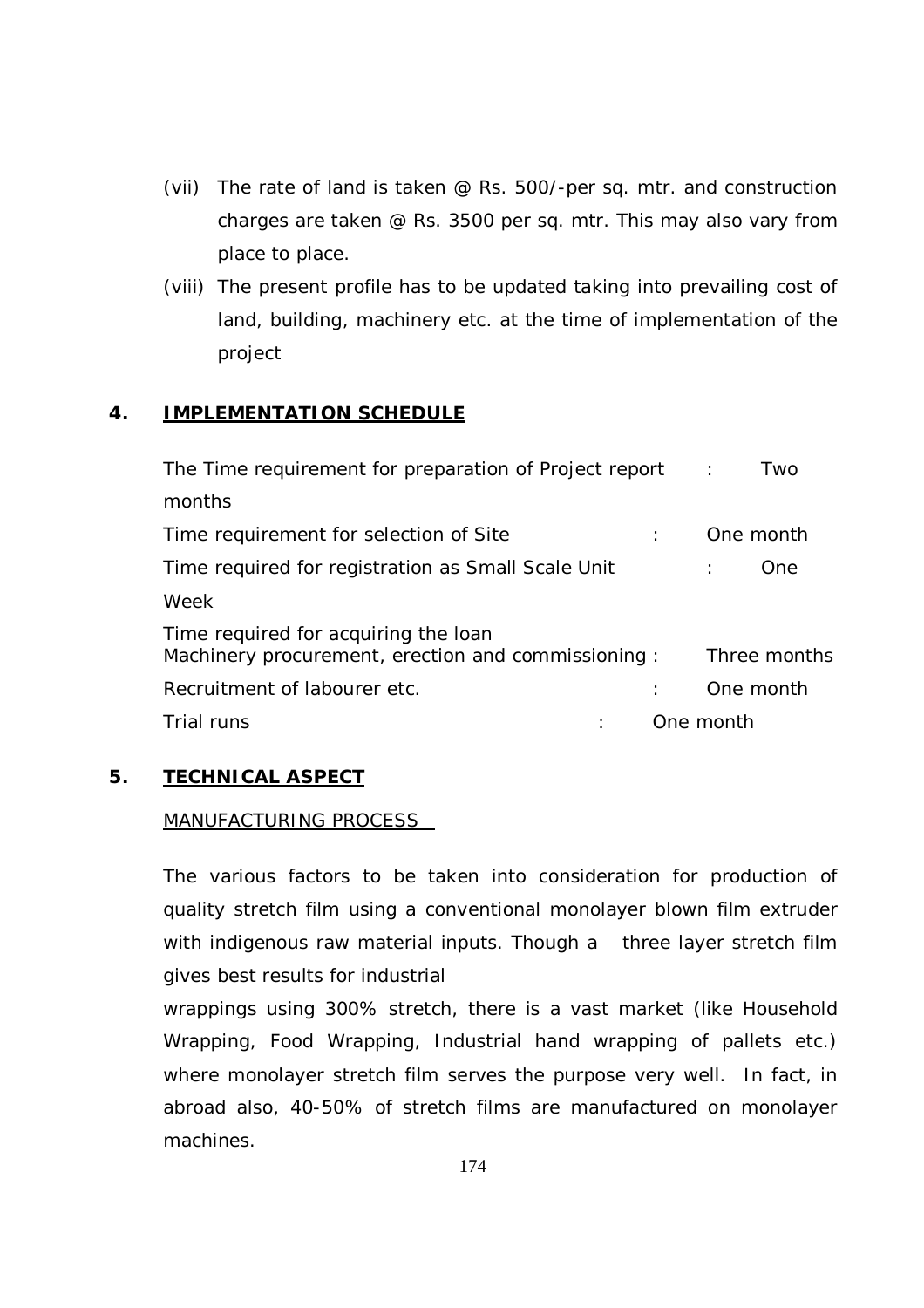- A) Machinery
	- 100% LLDPE Extruder with L/D ratio 24:1 and above.
	- Either monolayer or three layer two layer extruder gives mixed results in proper development of cling effect.
	- Aerodynamic cooling ring for good bubble stability at thin gauges and good clarity.
	- Uniform Gauge Control Across the die.
	- Rotating Die preferable for good finish of the roll and better M.D. Tear strength.
	- Addition of polymer processing aid necessary if an LDPE extruder has to be used. Using LDPE extruder with PPA will give slightly better overall mechanical properties of the film.
- B) Accessories
	- Banana roll/Spread roll for removing wrinkles
	- Good side trimming facility with surface winders for proper winding of the film. Regular changing of trimming blades necessary since LLDPE is more abrasive than other materials.
	- Since on line slitting rewinding is quite difficult while using non slip grades, use of a separate slitter rewinder always gives much better finish of the roll and reduces trimming wastage. Also it is possible to take out maximum width lay flat tubing and slit it into any number of different width rolls as per the order.
- C) Raw Material
	- Use 1 MI LLDPE film grade for industrial film (20-30 mic)
	- Use 2 MI LLDPE film grade for household/food wrapping applications (12-15 mic film).
	- Blend 10% general purpose film grade LDPE ( $3 7$  mi) for better clarity.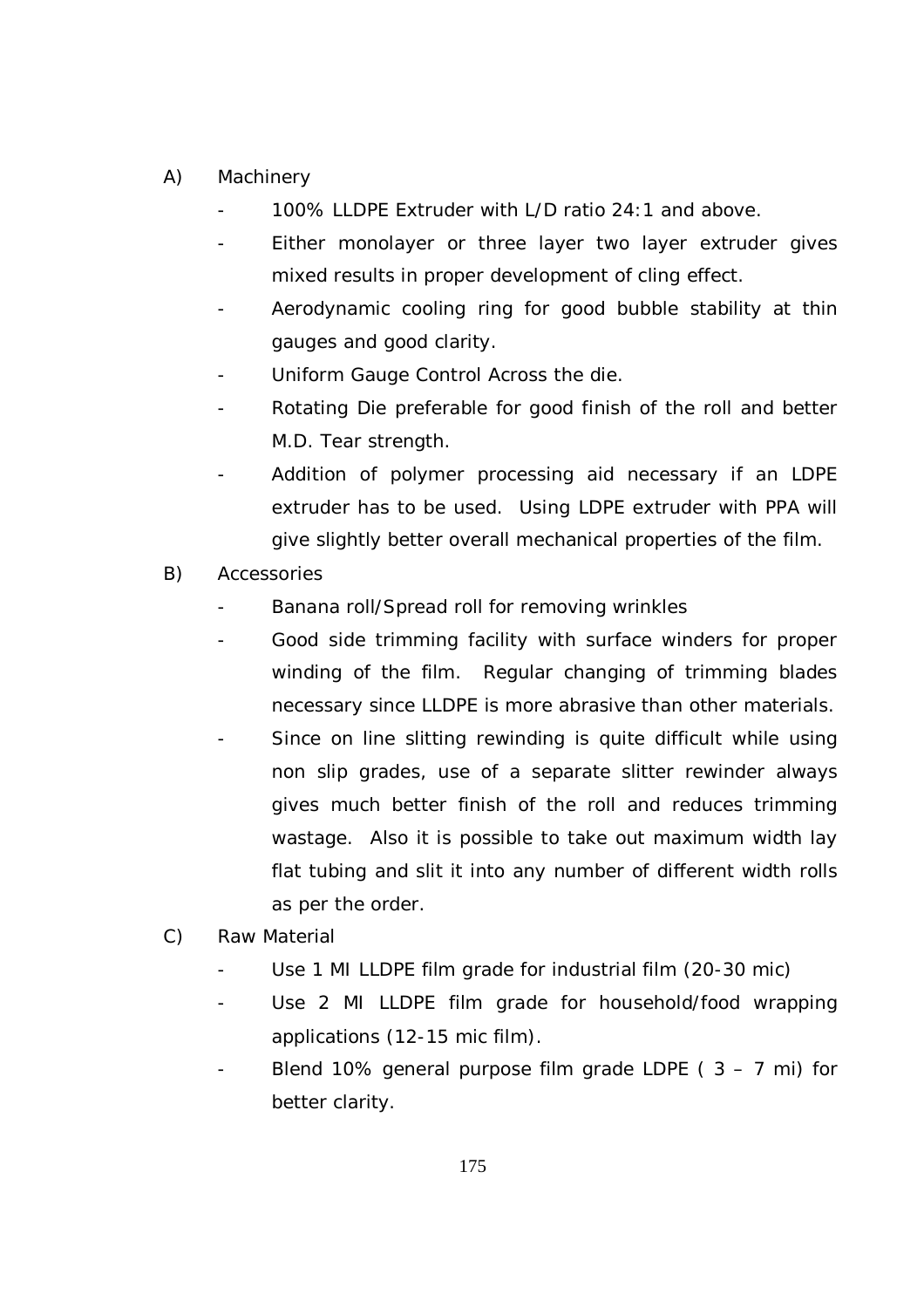- Otherwise blend 10% slurry HDPE film grades for better tensile and clarity (Blend of low percentage of HDPE have been found to improve the clarity of LLDPE film).
- Use PIB master batch from a good source. Otherwise the film may be more sticky but less tacky. Also more loading % may increase the cost.
- Optimum level of Addition of PIB is  $6 8\%$ . This may have to be altered if the master batch contains less PIB than declared. But otherwise, adding more or less PIB will both give problems in quality of film.
- Fractional MI/LLD based on higher Alpha olefins may be used for special purpose stretch film requiring better mechanicals and higher stretch.

## PROCESSING

- Good blow up ratio to have a good residual M/D Elongation
- In case of sticky master batch granules, slow feeding of material to the hopper or mixing of some anti-blocking material like Talc is required.
- Lower temp in compression/mixing zone for good dispersion. Higher temperature in die and die lip for development of good cling property.
- More loading of PIB will make the film very sticky and stacked pallets may stick to one another.
- It is easy to produce one side tacky film in 3 layer plant by using slip modified grade in inner layer, non slip LLD with 10% HD in middle layer and non slip LLD with PIB master batch in the outer layer.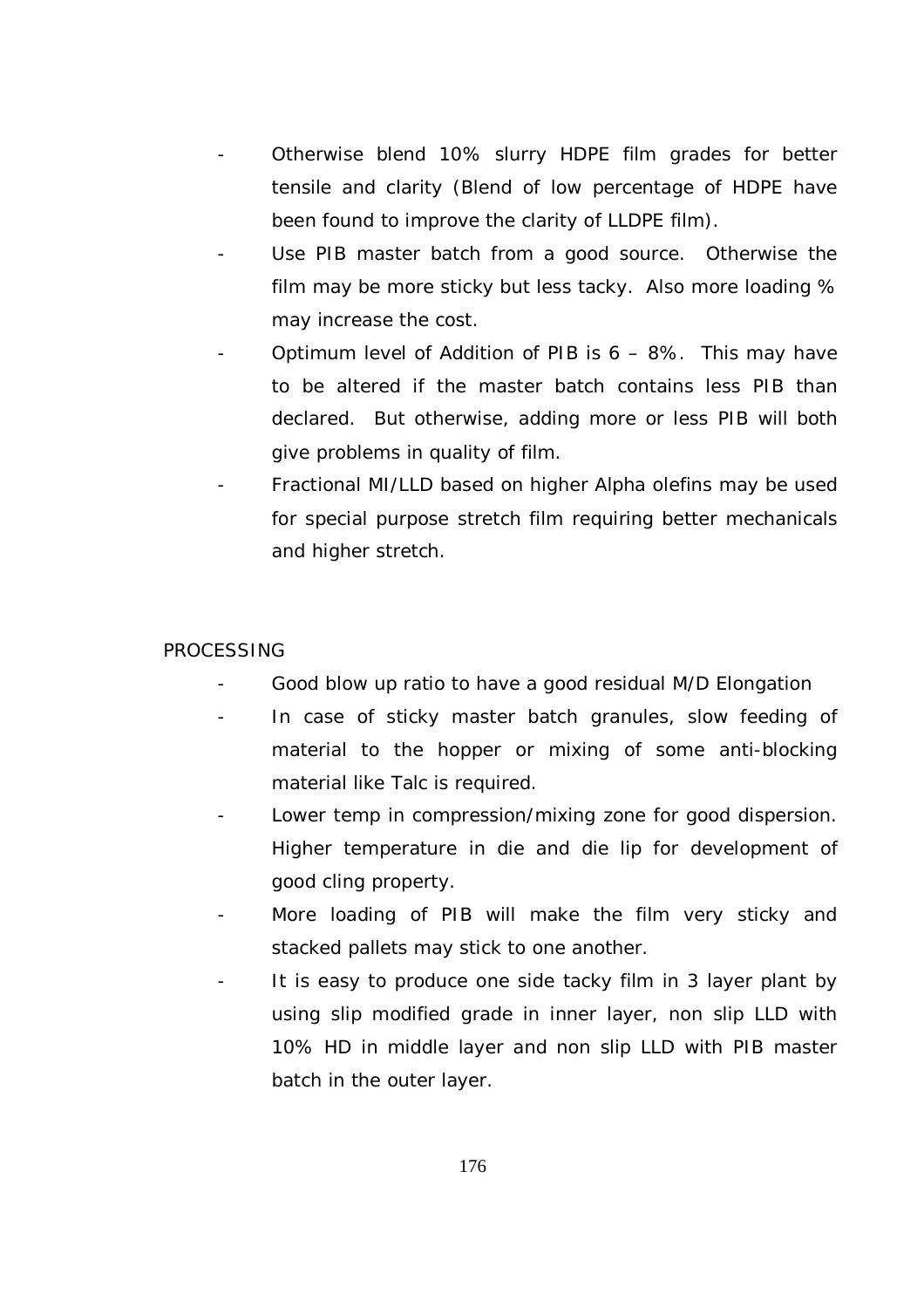- In monolayer film also it is possible to produce one side tacky film by giving corona treatment. The side where corona treatment is given, will not develop tackiness.
- Always check for moisture in the material and the master batch. Pre-drying of material and master batch to about 80 Deg. C will give better results.

## **6. QUALITY & STANDARD**

As per customers' specification.

## **7. PRODUCTION CAPACITY (**Per Annum**)**

| (a) | Quantity (M.T.) |  | 900 |  |
|-----|-----------------|--|-----|--|
|-----|-----------------|--|-----|--|

(b) Value (Rs.) : 8,28,00,000.00

## **8. TOTAL POWER REQUIREMENT**

Total connected load (KW) : 210

## **9. POLLUTION CONTROL MEASURES**

The unit does not create any pollution. However, a proper ventilation should be made in the processing area for the better circulation of the fresh air.

## **10. ENERGY CONSERVATION**

Entrepreneurs may select energy efficient machinery and proper planning has also to be made for saving energy in the unit.

## **11. FINANCIAL ASPECT**

## A. FIXED CAPITAL

i) LAND & BUILDING: Area sq. mtrs. Rate Rs. per Sq. mtr. (Rs.)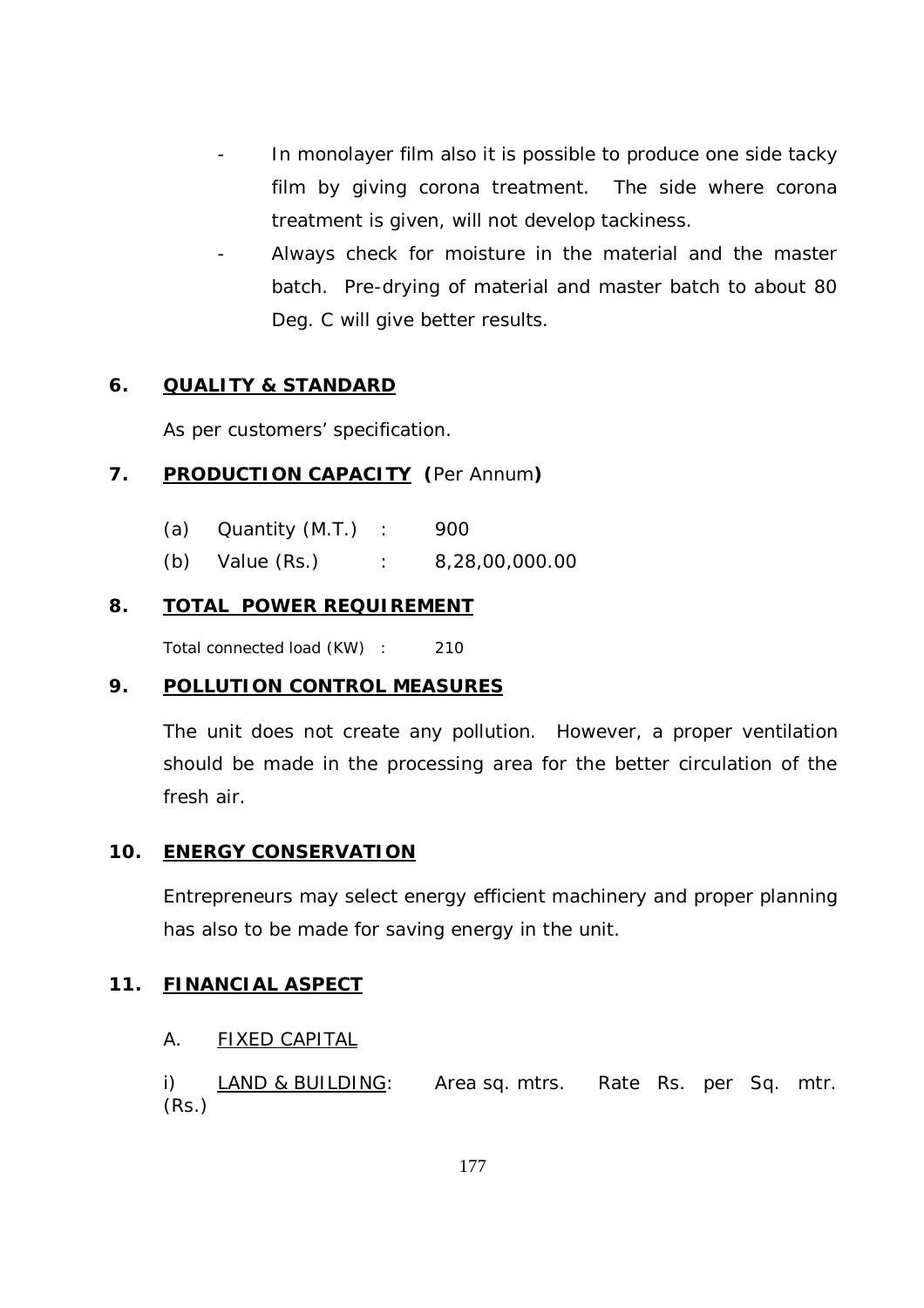|                 | Land                                                                                           | 500                                                                                      | 500    |              | 2,50,000.00         |  |  |  |  |  |  |
|-----------------|------------------------------------------------------------------------------------------------|------------------------------------------------------------------------------------------|--------|--------------|---------------------|--|--|--|--|--|--|
| <b>Building</b> |                                                                                                | 300                                                                                      | 3500   | 10,50,000.00 |                     |  |  |  |  |  |  |
|                 |                                                                                                |                                                                                          |        | Total:       | 13,00,000.00        |  |  |  |  |  |  |
| ii)             |                                                                                                | <b>MACHINERY &amp; EQUIPMENT:</b>                                                        |        |              |                     |  |  |  |  |  |  |
|                 | <u>Sr. No</u> .<br><u>(Rs.)</u>                                                                | Description of machines                                                                  |        |              | <u> Qty. (Nos.)</u> |  |  |  |  |  |  |
|                 | (e) Production Unit                                                                            |                                                                                          |        |              |                     |  |  |  |  |  |  |
|                 |                                                                                                | i) Three layer Extrusion Blown Film Plant<br>58,00,000.00<br>having capacity 150 kg//hr. |        |              |                     |  |  |  |  |  |  |
|                 | ii) Compressor                                                                                 |                                                                                          |        |              | 3,00,000.00         |  |  |  |  |  |  |
|                 |                                                                                                | iii) Cooling Tower                                                                       |        |              |                     |  |  |  |  |  |  |
|                 | 1,00,000.00                                                                                    |                                                                                          |        |              |                     |  |  |  |  |  |  |
|                 | iv) Scrap Grinder                                                                              |                                                                                          |        |              |                     |  |  |  |  |  |  |
|                 | 1,00,000.00                                                                                    |                                                                                          |        |              |                     |  |  |  |  |  |  |
|                 | (c) Testing Equipment & Other Accessories                                                      |                                                                                          |        |              |                     |  |  |  |  |  |  |
|                 | 2,00,000.00                                                                                    |                                                                                          |        |              |                     |  |  |  |  |  |  |
|                 | (c) Electrification & Installation $@$ 10% of cost & machinery<br>6,50,000.00<br>$(a)$ & $(b)$ |                                                                                          |        |              |                     |  |  |  |  |  |  |
|                 | (d) Pre-operative expenses<br>50,000.00                                                        |                                                                                          |        |              |                     |  |  |  |  |  |  |
|                 | Total cost of machinery & equipment (a to d)<br>72,00,000.00                                   |                                                                                          |        |              |                     |  |  |  |  |  |  |
|                 | (e) Cost of Moulds & Dies                                                                      |                                                                                          |        |              |                     |  |  |  |  |  |  |
|                 | 2,00,000.00                                                                                    |                                                                                          |        |              |                     |  |  |  |  |  |  |
|                 | (f) Cost of Office Equipment/Furniture/Computers etc.<br>3,00,000.00                           |                                                                                          |        |              |                     |  |  |  |  |  |  |
|                 |                                                                                                |                                                                                          | Total: |              | 77,00,000.00        |  |  |  |  |  |  |
|                 |                                                                                                |                                                                                          |        |              |                     |  |  |  |  |  |  |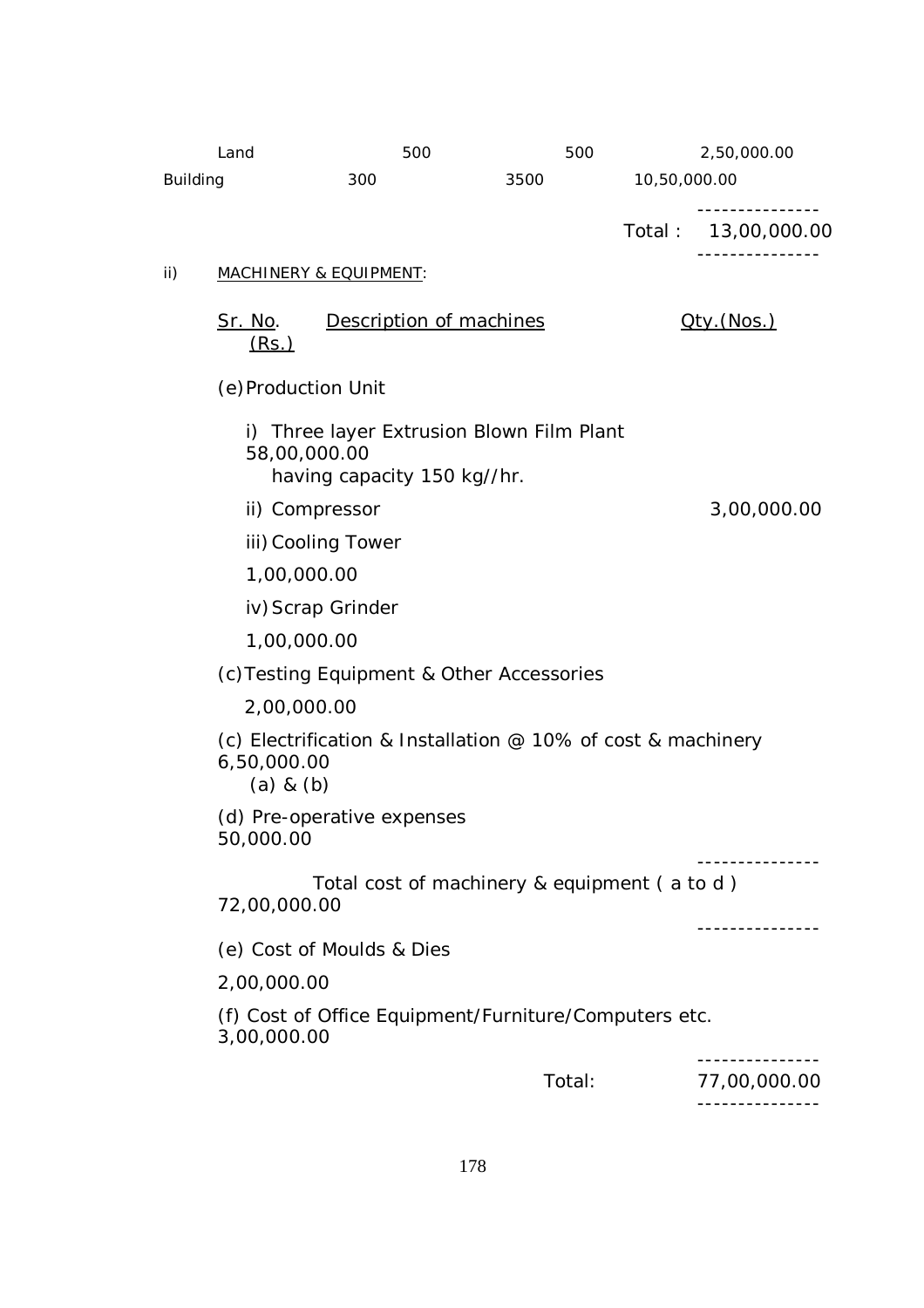Fixed Capital =  $(i) + (ii) = 13,00,000 + 77,00,000 =$ 90,00,000.00

## B. WORKING CAPITAL

## i) Staff and Labour (Per Month)

|          | Designation                                                              | Nos.         | Salary (Rs.)             | (Rs.)       |
|----------|--------------------------------------------------------------------------|--------------|--------------------------|-------------|
|          |                                                                          |              |                          |             |
|          | Production Engineer/Manager                                              | $\mathbf{1}$ | 10,000.00                | 10,000.00   |
|          | <b>Sales Executive</b>                                                   | 1            | 5,000.00                 | 5,000.00    |
|          | Accountant-cum-Store Keeper                                              |              | 5,000.00<br>1            |             |
| 5,000.00 |                                                                          |              |                          |             |
|          | Watchman                                                                 | 2            | 3,000.00                 | 6,000.00    |
|          | <b>Skilled Workers</b>                                                   | 3            | 3,500.00                 | 10,500.00   |
| Helpers  |                                                                          | 3            | 3,000.00                 | 9,000.00    |
|          |                                                                          |              |                          | 45,500.00   |
| 4,550.00 | Add perquisite @ 10% of the Salary                                       |              |                          |             |
|          |                                                                          |              | Total:                   | 50,050.00   |
|          |                                                                          |              | Or Say Rs.               | 50,000.00   |
| ii)      | Raw Material (Per Month)<br>(Rs.)                                        |              | Qty. (Tones) Rate Rs./MT |             |
|          | <b>LLDP Granules</b><br>56,25,000.00                                     |              |                          | 75,000.00   |
| iii)     | Utilities (per month):                                                   |              |                          | (Rs.)       |
|          | a)<br>Power<br>$(60\%$ utilisation x 210 KW x 500 hrs. x Rs. 5 per unit) |              |                          | 3,15,000.00 |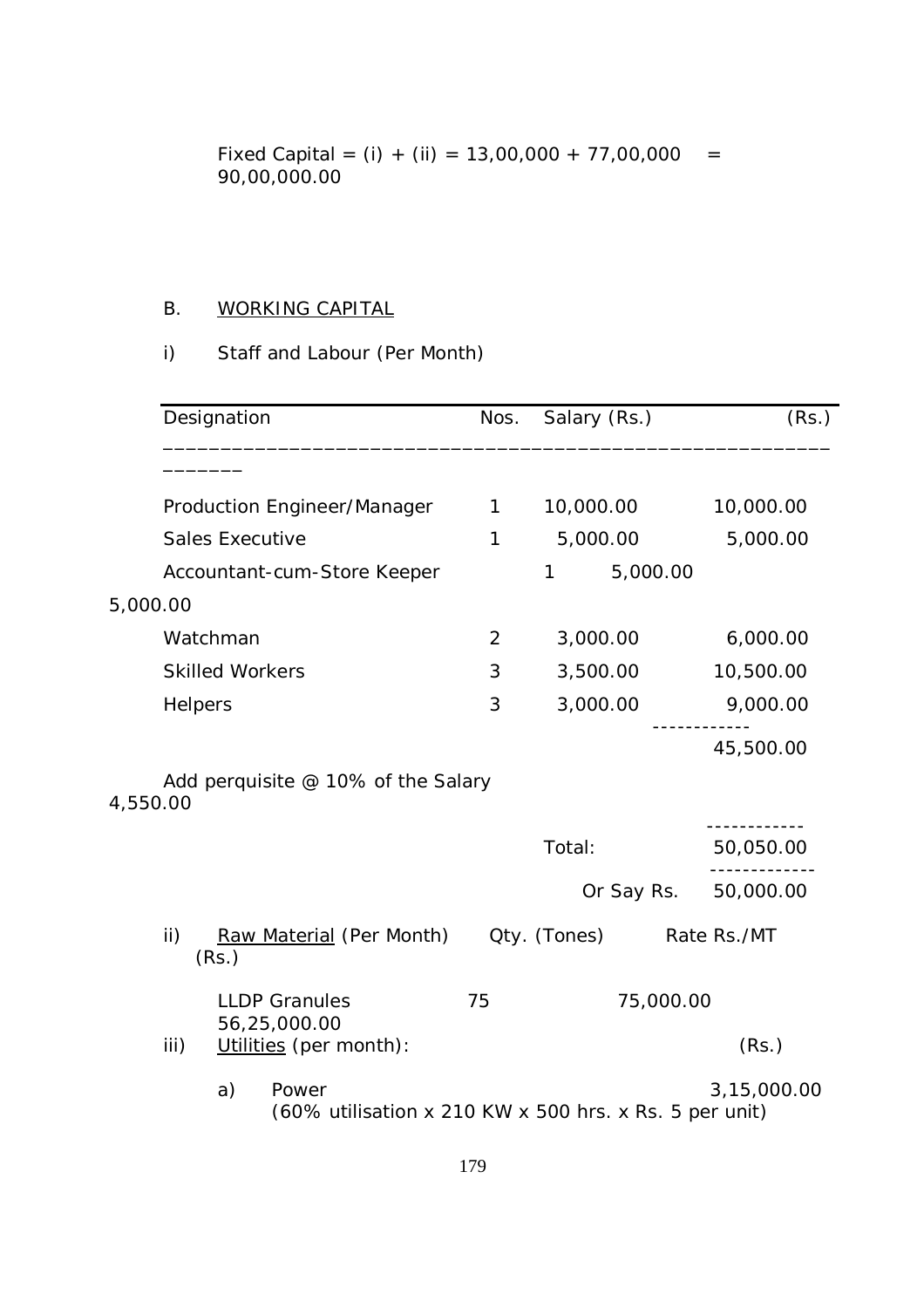b) Water

-----

| 2,000.00 | D)            | <i>vvater</i>                            |        |             |
|----------|---------------|------------------------------------------|--------|-------------|
|          |               |                                          | Total: | 3,17,000.00 |
|          | iv)           | Other Contingent Expenses (Per month)    |        | (Rs.)       |
|          | a)            | Repairs and Maintenance                  |        |             |
|          |               | 2,000.00                                 |        |             |
|          | b)            | <b>Transportation Charges</b>            |        | 5,000.00    |
|          | $\mathsf{c})$ | Postage and stationery                   |        | 1,000.00    |
|          | d)            | Telephone/Fax/Computer                   |        |             |
|          |               | 2,000.00                                 |        |             |
|          | e)            | <b>Consumable Stores</b>                 |        |             |
|          |               | 5,000.00                                 |        |             |
|          | f)            | Advertisement & Publicity                |        |             |
|          |               | 2,000.00                                 |        |             |
|          | g)            | Insurance                                |        | 10,000.00   |
|          | h)            | Miscellaneous Expenses<br>1,000.00       |        |             |
|          |               |                                          | Total: | 28,000.00   |
| 12.      |               | <b>TOTAL WORKING CAPITAL (Per Month)</b> |        | (Rs.)       |
| i)       |               | Staff and Labour                         |        | 50,000.00   |
| ii)      |               | Raw Material                             |        |             |
|          | 56,25,000.00  |                                          |        |             |
|          | iii)          | <b>Utilities</b>                         |        | 3,17,000.00 |

iv) Other Contingent Exp. 28,000.00 ----------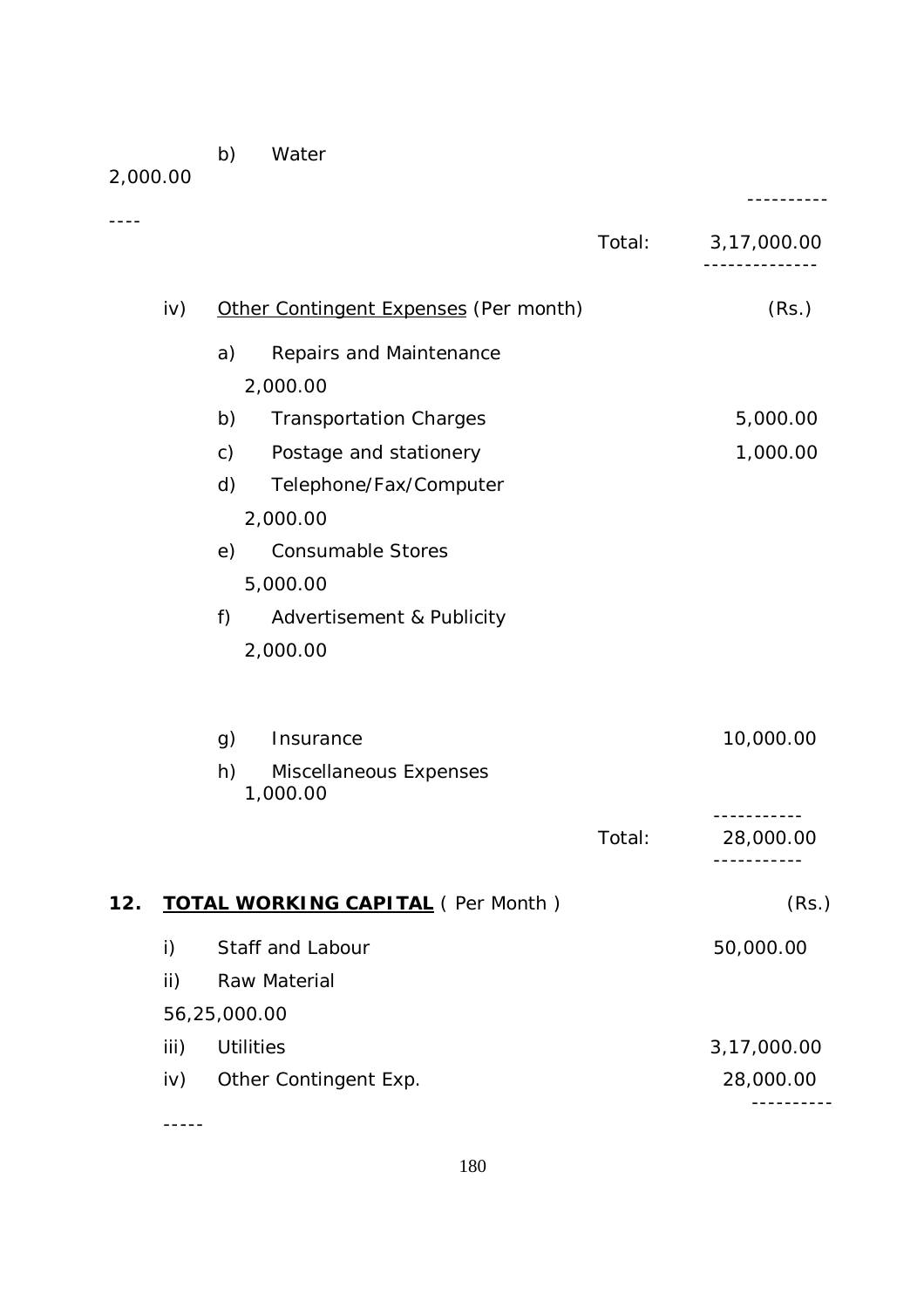|              |                      |                |                                                                        |                   | Total:     | 60,20,000.00   |
|--------------|----------------------|----------------|------------------------------------------------------------------------|-------------------|------------|----------------|
|              |                      |                | Working Capital for 3 months                                           |                   |            | 1,80,60,000,00 |
| 13.<br>(Rs.) |                      |                | <b>TOTAL CAPITAL INVESTMENT</b>                                        |                   |            |                |
|              | А.                   |                | <b>Fixed Capital</b>                                                   |                   |            |                |
|              |                      |                | 90.00,000.00 B. Working Capital for 3 months                           |                   |            |                |
|              | 1,80,60,000.00       |                |                                                                        |                   |            |                |
|              |                      |                |                                                                        |                   | Total:     | 2,70,60,000.00 |
| 14.          |                      |                | <b>FIANCIAL ANALYSIS</b>                                               |                   |            | (Rs.)          |
|              | Α.                   |                | Cost of Production (per year) (300 days)                               |                   |            |                |
|              |                      | (a)            | <b>Total Recurring Cost</b>                                            |                   |            |                |
|              |                      | 7,22,40,000.00 |                                                                        |                   |            |                |
|              |                      | (b)            | Depreciation on building @ 5%                                          |                   |            |                |
|              | 52,500.00            |                |                                                                        |                   |            |                |
|              |                      | (c)            | Depreciation on machinery & equipment @ 10%                            |                   |            |                |
|              |                      |                | 7,20,000.00                                                            |                   |            |                |
|              |                      | (d)            | Depreciation on Dies Moulds & office equipment<br>1,00,000.00<br>@ 20% |                   |            |                |
|              |                      | (f)            | Interest on total Capital Investment @ 12%<br>32,47,200.00             |                   |            |                |
|              |                      | 7,63,59,700.00 |                                                                        |                   | Total:     |                |
|              | 7,63,60,000.00<br>В. |                | Sales/Turn over (per year)                                             |                   | Or Say Rs. |                |
|              |                      | <u>Item</u>    |                                                                        | <u> Qty.( MT)</u> | Rate (MT)  | Value (Rs.)    |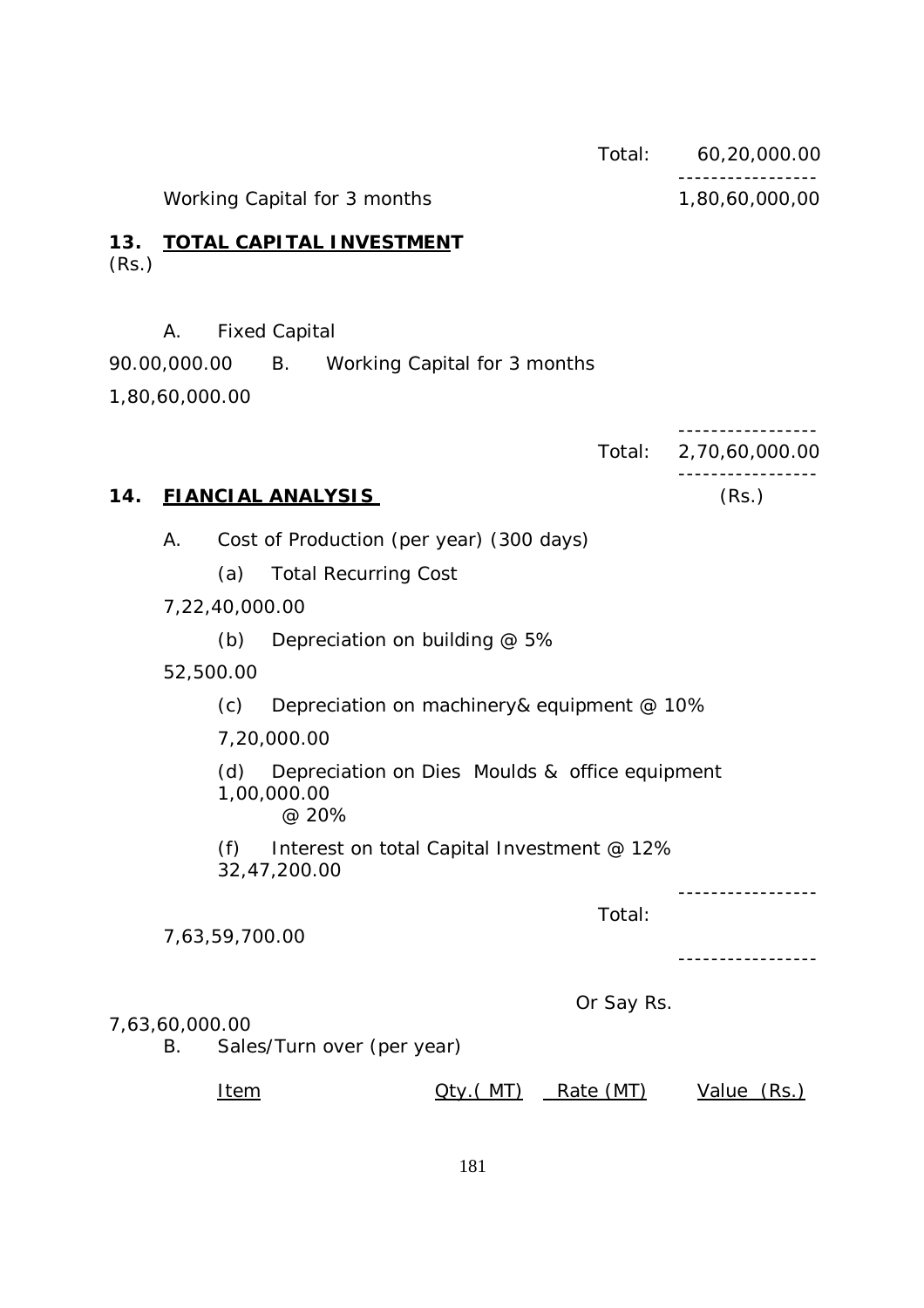|              | 8,28,00,000.00 |                                                                        | LLDP Stretch Cling Film 900 |         |     |                                           | 92,000                                              |                                             |       |             |
|--------------|----------------|------------------------------------------------------------------------|-----------------------------|---------|-----|-------------------------------------------|-----------------------------------------------------|---------------------------------------------|-------|-------------|
| $C$ .        |                |                                                                        | Net Profit (Per year)       |         |     |                                           |                                                     |                                             |       |             |
|              |                |                                                                        |                             |         |     | Sales $(Rs)$ – Cost of Production $(Rs.)$ |                                                     |                                             | $=$   | Profit      |
|              | (Rs.)          |                                                                        |                             |         |     |                                           |                                                     |                                             |       |             |
| 64,40,000.00 |                |                                                                        |                             |         |     | 8,28,00,000 - 7,63,60,000                 |                                                     |                                             |       | $=$         |
| D.           |                |                                                                        | Net Profit Ratio            | $=$ $-$ |     | Net Profit x 100<br>Sales                 |                                                     |                                             |       |             |
|              |                |                                                                        |                             | $=$     |     | <u>64,40,000 x 100</u><br>8,28,00,000     |                                                     | $\mathbf{r} = \mathbf{r} \mathbf{r}$        | 7.77% |             |
| E.           | Rate of Return |                                                                        |                             |         | $=$ |                                           | Net Profit x 100<br><b>Total Capital Investment</b> |                                             |       |             |
|              |                |                                                                        |                             | $=$     |     | 64,40,000 x 100<br>2,70,60,000            |                                                     |                                             | $=$   | 23.79%      |
| $F_{\perp}$  |                |                                                                        | <b>Break-even Point</b>     |         |     |                                           |                                                     |                                             |       |             |
|              |                |                                                                        | Fixed Cost (Per Year)       |         |     |                                           |                                                     |                                             |       | (Rs.)       |
|              | a)             |                                                                        |                             |         |     | Depreciation on Building @ 5%             |                                                     |                                             |       |             |
|              | 52,500.00      |                                                                        |                             |         |     |                                           |                                                     |                                             |       |             |
|              | b)             |                                                                        |                             |         |     |                                           |                                                     | Depreciation on Machinery & Equipment @ 10% |       |             |
|              |                | 7,20,000.00                                                            |                             |         |     |                                           |                                                     |                                             |       |             |
|              | $\mathsf{C}$   | Depreciation on Moulds/Dies & Office Equipment<br>1,00,000.00<br>@ 20% |                             |         |     |                                           |                                                     |                                             |       |             |
|              | d)             | Insurance                                                              |                             |         |     |                                           |                                                     |                                             |       | 1,20,000.00 |
|              | e)             |                                                                        |                             |         |     | Interest on total capital investment      |                                                     |                                             |       |             |
|              | 32,47,200.00   |                                                                        |                             |         |     |                                           |                                                     |                                             |       |             |
|              | f)             |                                                                        | 40% of salary and wages     |         |     |                                           |                                                     |                                             |       |             |
|              | 2,40,000.00    |                                                                        |                             |         |     |                                           |                                                     |                                             |       |             |
|              |                |                                                                        |                             |         |     |                                           |                                                     |                                             |       |             |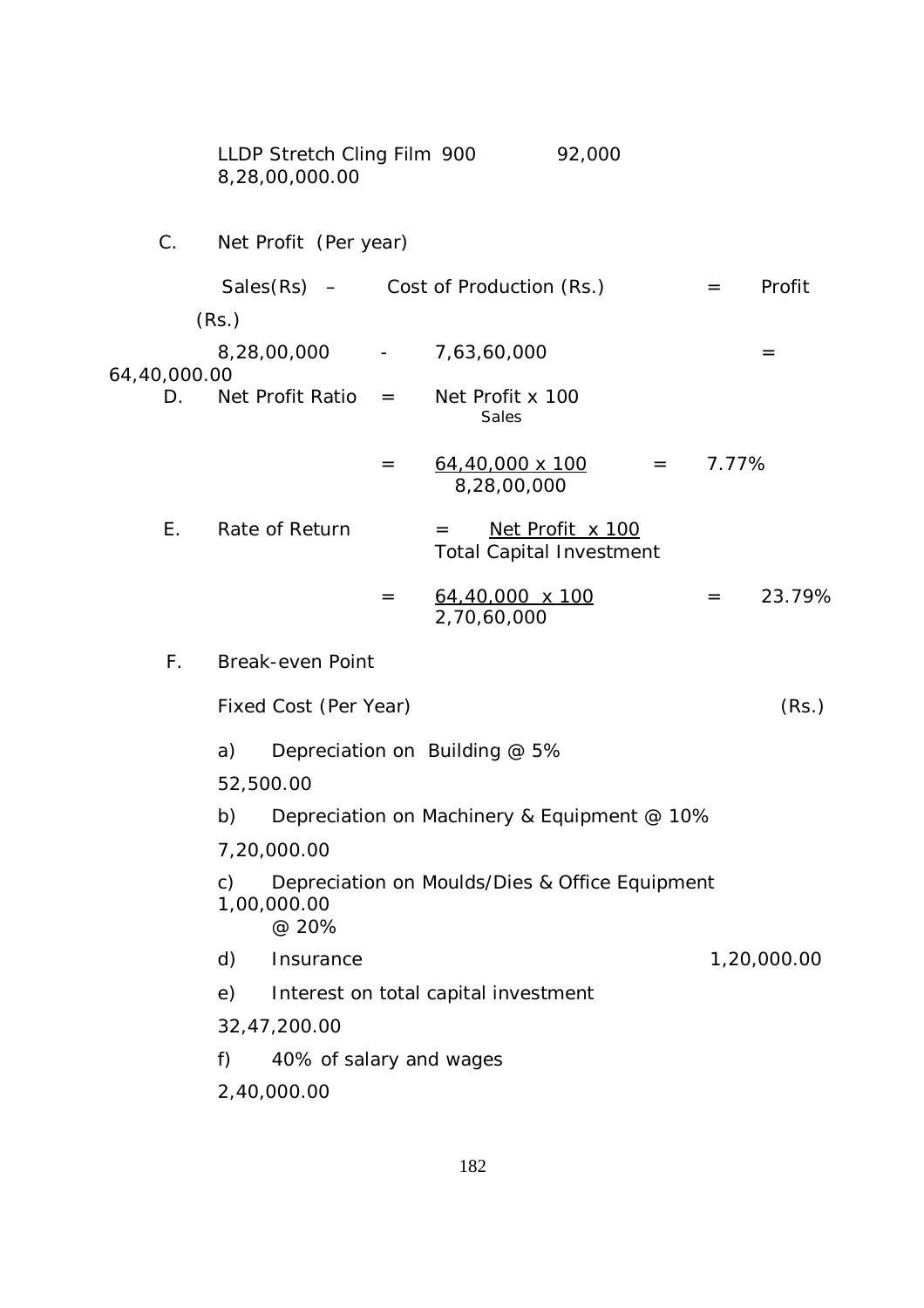g) 40% of other contingent expenses 86,400.00

> --------------- Total: 45,66,100.00 --------------

Or Say Rs. 45,66,000.00

Net Profit (Per Year)

- $B.E.P. % = Fixed Cost x 100$ Fixed Cost + Net Profit
	- $= 45,66,000 \times 100$ 45,66,000 + 64,40,000
	- $= 45,66,000 \times 100 = 41.48 \%$ 1,10,06,000

#### **LLDPE ZIPPER BAG**

#### **1. INTRODUCTION**

PE Zipper bags were introduced in Europe in the '70s called 'minigrip' and a patent covered in all countries protected its production. With the expiry of patent, there are now several manufacturers in South East Asia offering plants of outputs varying from 5 kg/hr. to 30 kg/hr. for assorted size bags in 40 to 50 micro thickness.

The zipper bags also referred to as magic seal bags have a projection and insertion profile at the top and side sealed on one end,. The red or any other coloured streak line provides identification particularly to distinguish product and sizes of items packed. The zipper bags can be reused several times and protect the items from ingress of moisture, gas and entry by insects.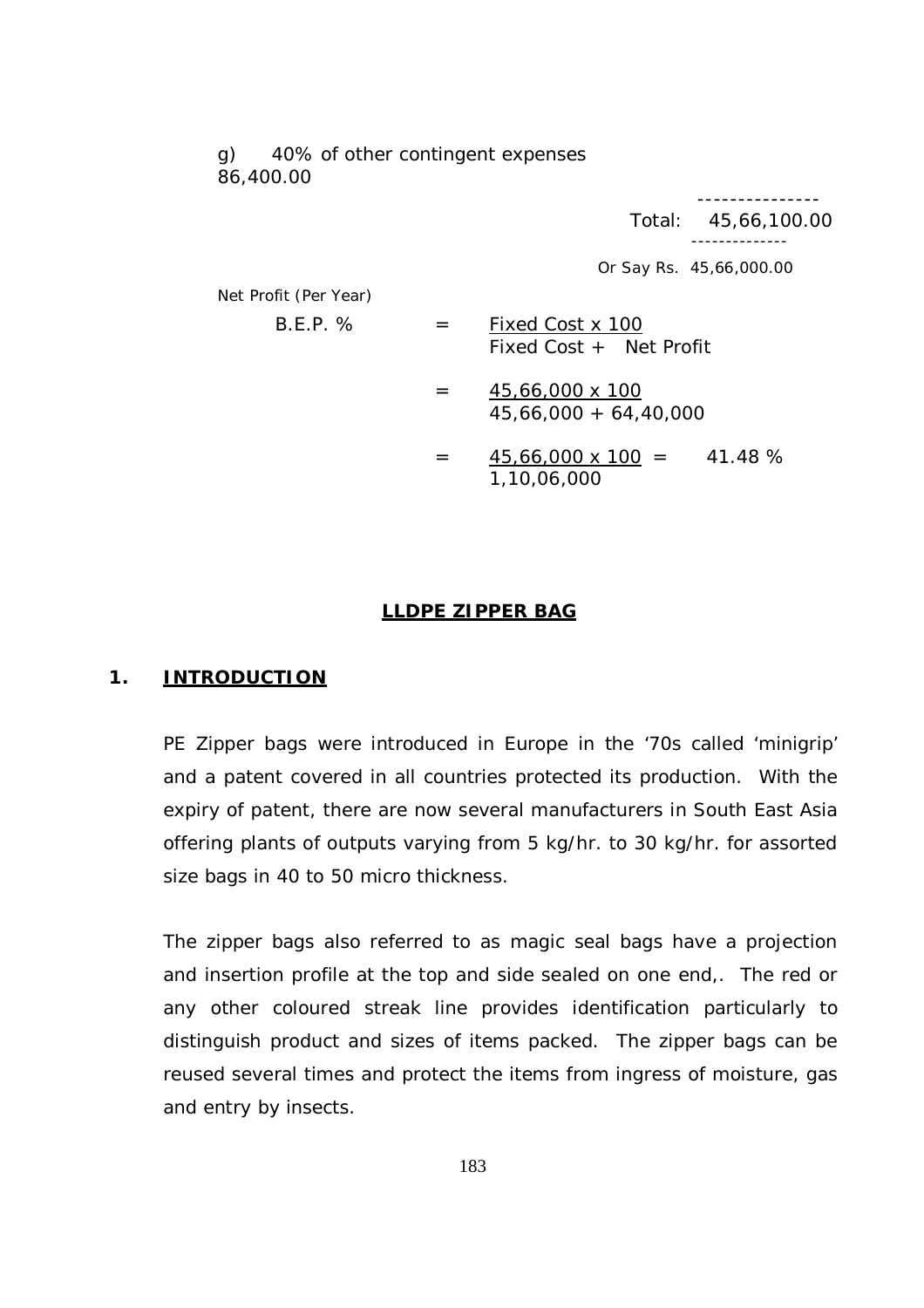#### **2. MARKET POTENTIAL**

The market for zipper bags remains untapped as very few manufacturers are in the business. Zipper bags are used in households and also for packing of food products. The industry also utilize zipper bags for sampling granules of powder products inclusive of colorants, chemicals, cosmetic products, hardware items and medical products.

#### **3. BASIS & PRESUMPTIONS**

(i) The output capacity is taken as 30 Kgs/hr. The unit will work at 20 hrs. per day for 25 working days in a month and 300 days in a year. The output capacity may vary from machinery to machinery and the cost of machinery may also vary from supplier to supplier.

(ii) The time period for achieving the full envisaged capacity utilisation is six months

- (iii) The labour wages are as per the prevailing rates in the market
- (iv) The rate of interest for fixed and working capital is taken as 12 per cent
- (v) The margin money requirement for this project is 30 per cent
- (vi) The pay back period of this project is 5 years

83

- (vii) The rate of land is taken @ Rs. 500/-per sq. mtr. and construction charges are taken @ Rs. 3500 per sq. mtr. This may also vary from place to place.
- (viii) The present profile has to be updated taking into prevailing cost of land, building, machinery etc. at the time of implementation of the project

#### **4. IMPLEMENTATION SCHEDULE**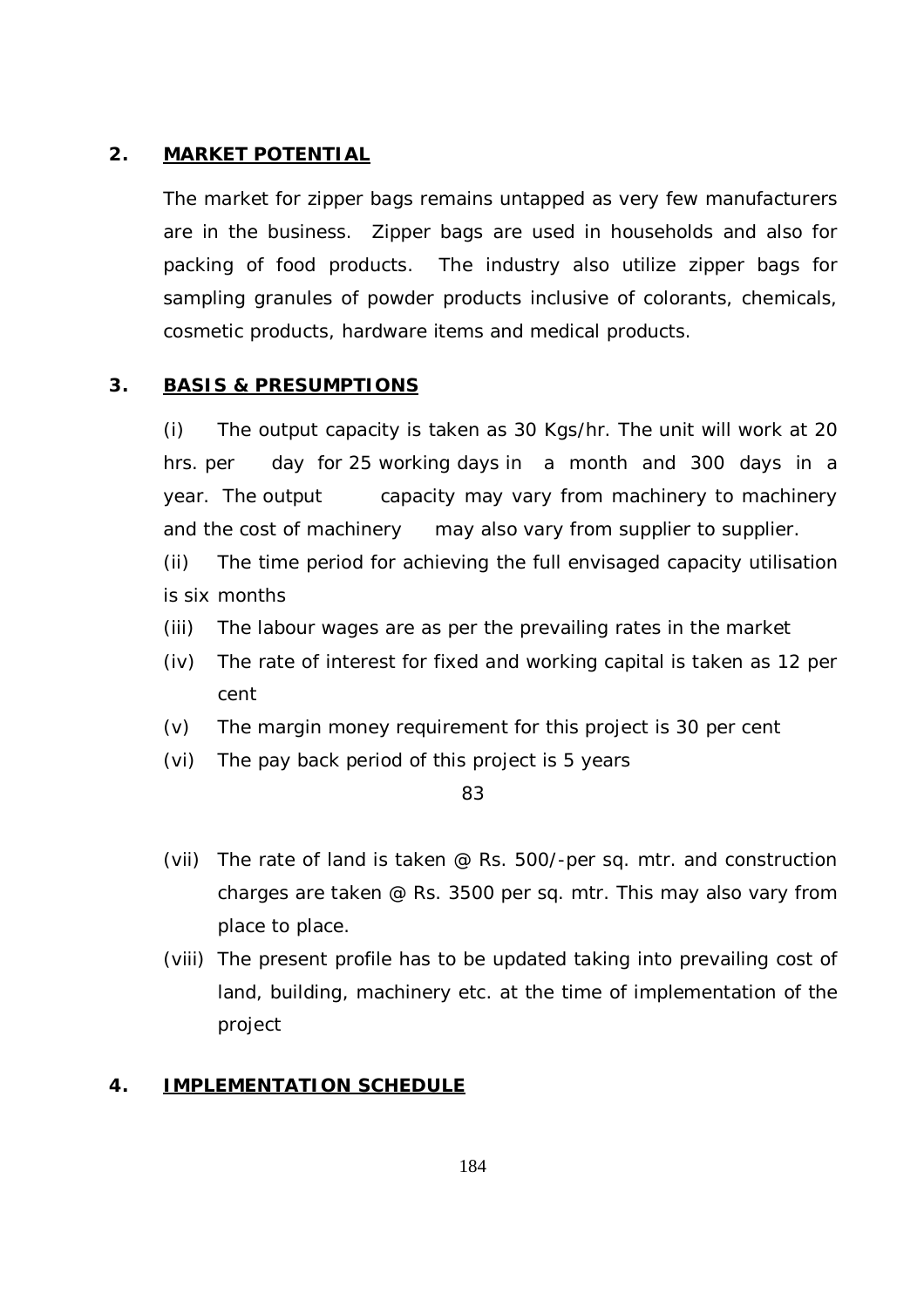| The Time requirement for preparation of Project report                                     | Two<br>$\sim$ 1. |
|--------------------------------------------------------------------------------------------|------------------|
| months                                                                                     |                  |
| Time requirement for selection of Site                                                     | One month        |
| Time required for registration as Small Scale Unit                                         | One              |
| Week                                                                                       |                  |
| Time required for acquiring the loan<br>Machinery procurement, erection and commissioning: | Three months     |
| Recruitment of labourer etc.                                                               | One month        |
| Trial runs                                                                                 | One month        |

## **5. TECHNICAL ASPECT**

## MANUFACTURING PROCESS

LLDPE or LD/LLDPE granules and colour are fed to an extruder, where they are melted and extruded in the form of tube. This tube is inflated into a bubble which is then collapsed to form a layflat film. Zipper is formed at the time of extrusion stage. Special Zipper closing unit is provided on the take up of frame. The film is then surface treated on a corona treater and then proceeded to a winder. The film roll is brought to a four colour flexo machine, where it is printed using rubber rolls.

The printed film is then converted into bags using a bottom or side seal bag making machine.

## **6. QUALITY & STANDARD**

The Zipper Bangs are manufactured as per customers' specification.

## **7. PRODUCTION CAPACITY** (Per Annum)

- (a) Quantity (M.T.) : 180
- (b) Value (Rs.) : 1,89,00,000.00

## **8. TOTAL POWER REQUIREMENT**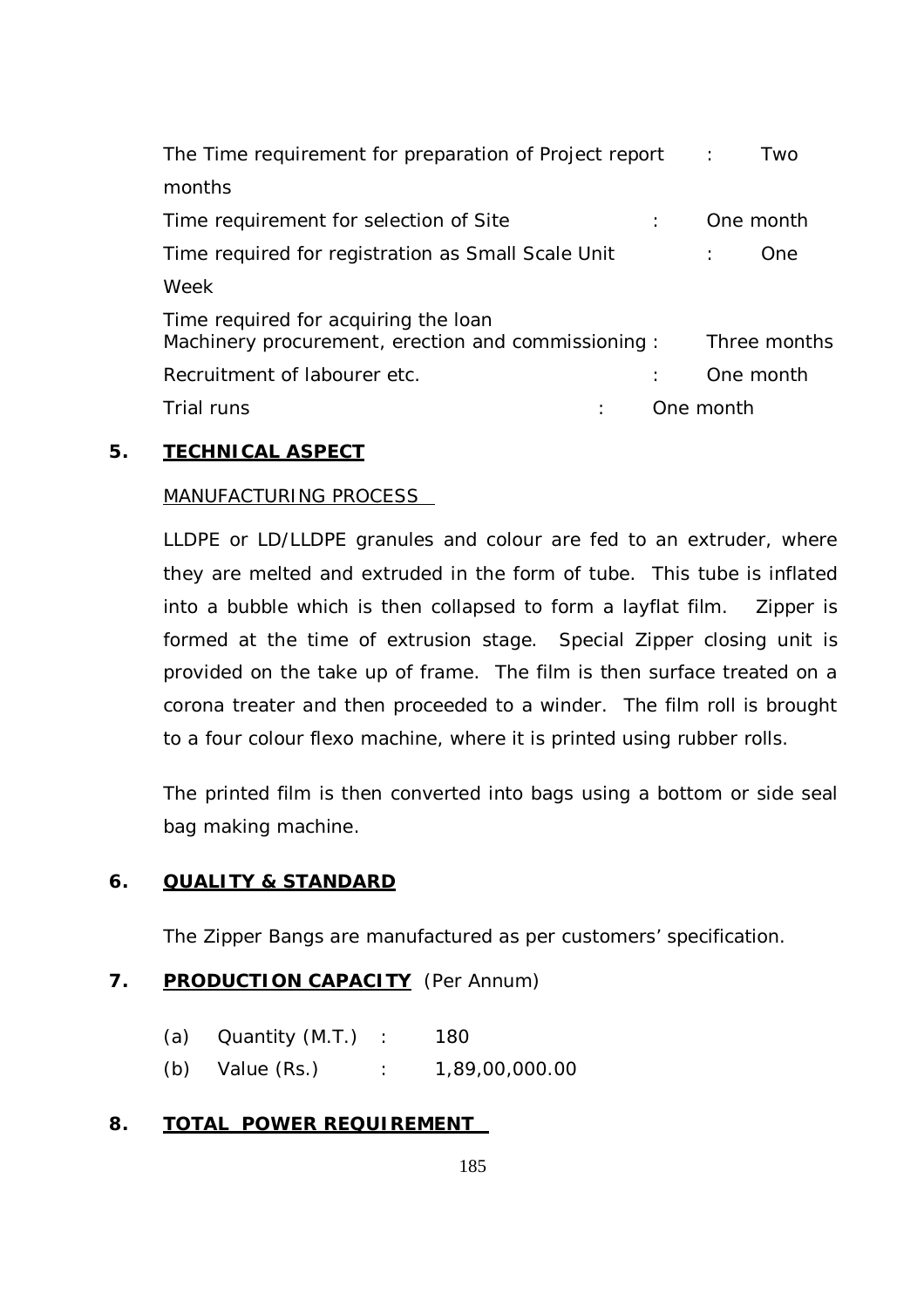Total connected load (KW) : 58

#### **9. POLLUTION CONTROL MEASURES**

The unit does not create any pollution. However, a proper ventilation should be made in the processing area for the better circulation of the fresh air.

## **10. ENERGY CONSERVATION**

Entrepreneurs may select energy efficient machinery and proper planning has also to be made for saving energy in the unit.

#### **11. FINANCIAL ASPECT**

#### A. FIXED CAPITAL

|       | i)<br>(Rs.) | LAND & BUILDING:                  |                         | Area sq. mtrs.                   | Rate Rs. per Sq. mtr. |        |             |              |  |
|-------|-------------|-----------------------------------|-------------------------|----------------------------------|-----------------------|--------|-------------|--------------|--|
|       |             | Land                              | 200                     |                                  | 330                   |        |             | 66,000.00    |  |
|       |             | <b>Building</b>                   | 110                     |                                  | 3500                  |        |             | 3,85,000.00  |  |
|       |             |                                   |                         |                                  |                       | Total: | 4,51,000.00 |              |  |
|       | ii)         | <b>MACHINERY &amp; EQUIPMENT:</b> |                         |                                  |                       |        |             |              |  |
| (Rs.) |             | Sr. No.                           |                         | Description of machines          | Qty.(Nos.)            |        |             |              |  |
|       |             | (a)                               | <b>Production Unit</b>  |                                  |                       |        |             |              |  |
|       |             | i)                                | <b>Extrusion Line</b>   |                                  |                       |        |             |              |  |
|       |             | 22,00,000.00                      |                         |                                  |                       |        |             |              |  |
|       |             |                                   |                         | ii) Extruder for making Red Line |                       |        |             | 20,00,000.00 |  |
|       |             |                                   | iii) Bag making machine |                                  |                       |        |             |              |  |
|       |             | 5,00,000.00                       |                         |                                  |                       |        |             |              |  |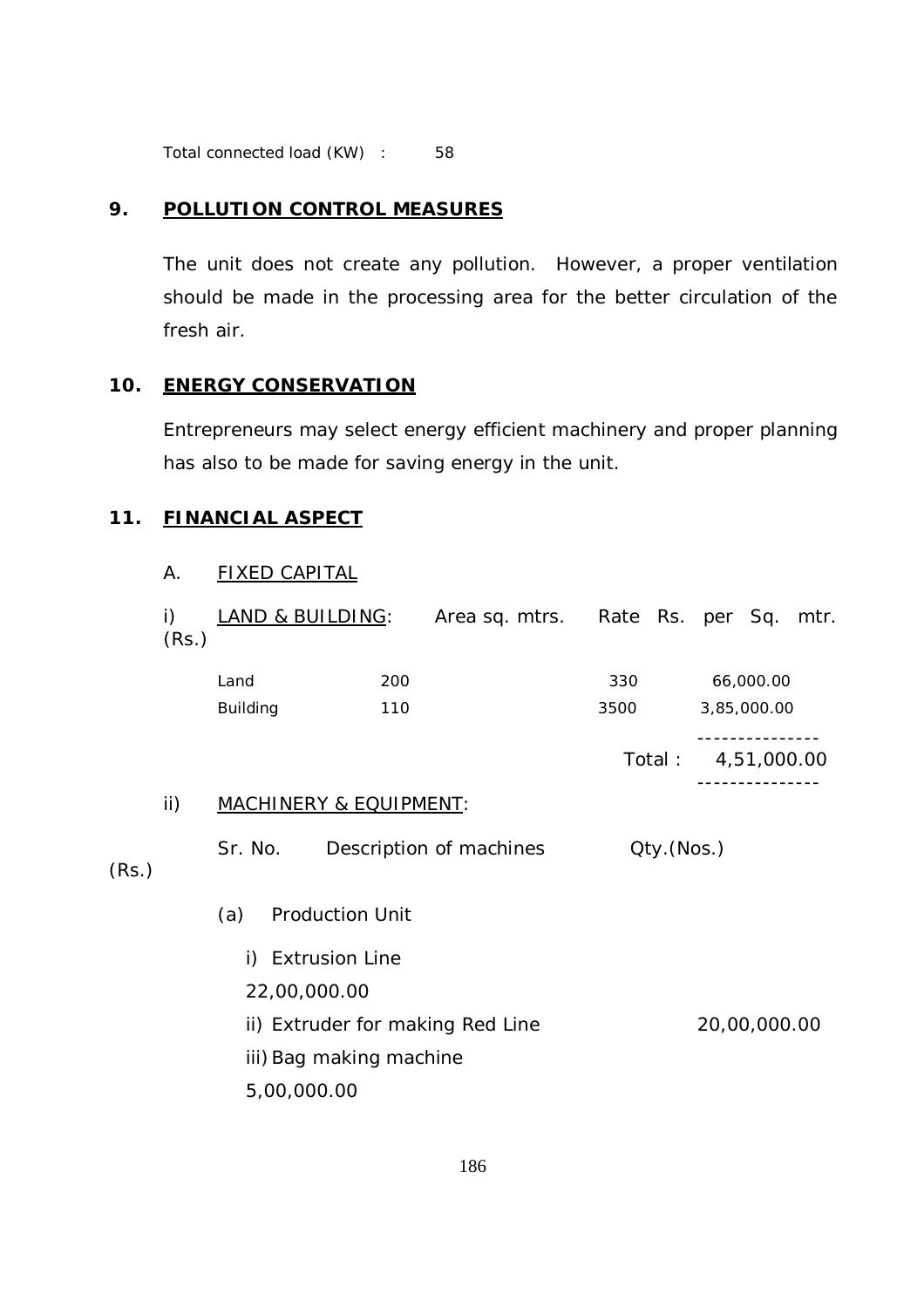| iv) Auto Film width Controller                                                                           |              |
|----------------------------------------------------------------------------------------------------------|--------------|
| 2,00,000.00                                                                                              |              |
| (b)<br>Testing Equipment & Other Accessories                                                             |              |
| 1,00,000.00                                                                                              |              |
| (c) Electrification & Installation $\varnothing$ 10% of cost & machinery<br>5,00,000.00<br>$(a)$ & $(b)$ |              |
| (d) Pre-operative expenses<br>1,00,000.00                                                                |              |
| Total cost of machinery & equipment (a to d)<br>56,00,000.00                                             |              |
| (e) Cost of Moulds & Dies<br>1,00,000.00                                                                 | L.S.         |
| (f) Cost of Office Equipment/Furniture/Computers etc.<br>3,00,000.00                                     | L.S.         |
| Total:                                                                                                   | 60,00,000.00 |
| Total Fixed Cost (i) + (ii) = $4,51,000 + 60,00,000$<br>64,51,000.00                                     |              |

## B. WORKING CAPITAL

i) Staff and Labour (Per Month)

| Designation<br>(Rs.)   | Nos. |    | Salary (Rs.) |           |
|------------------------|------|----|--------------|-----------|
|                        |      |    |              |           |
| Sales Executive        | 01   |    | 10,000.00    | 10,000.00 |
| Accountant             | 01   |    | 5,000.00     | 5,000.00  |
| Store Keeper-cum-Clerk |      | 01 |              | 7,000.00  |
| 7,000.00               |      |    |              |           |
| Supervisor             | 02   |    | 8,000.00     | 16,000.00 |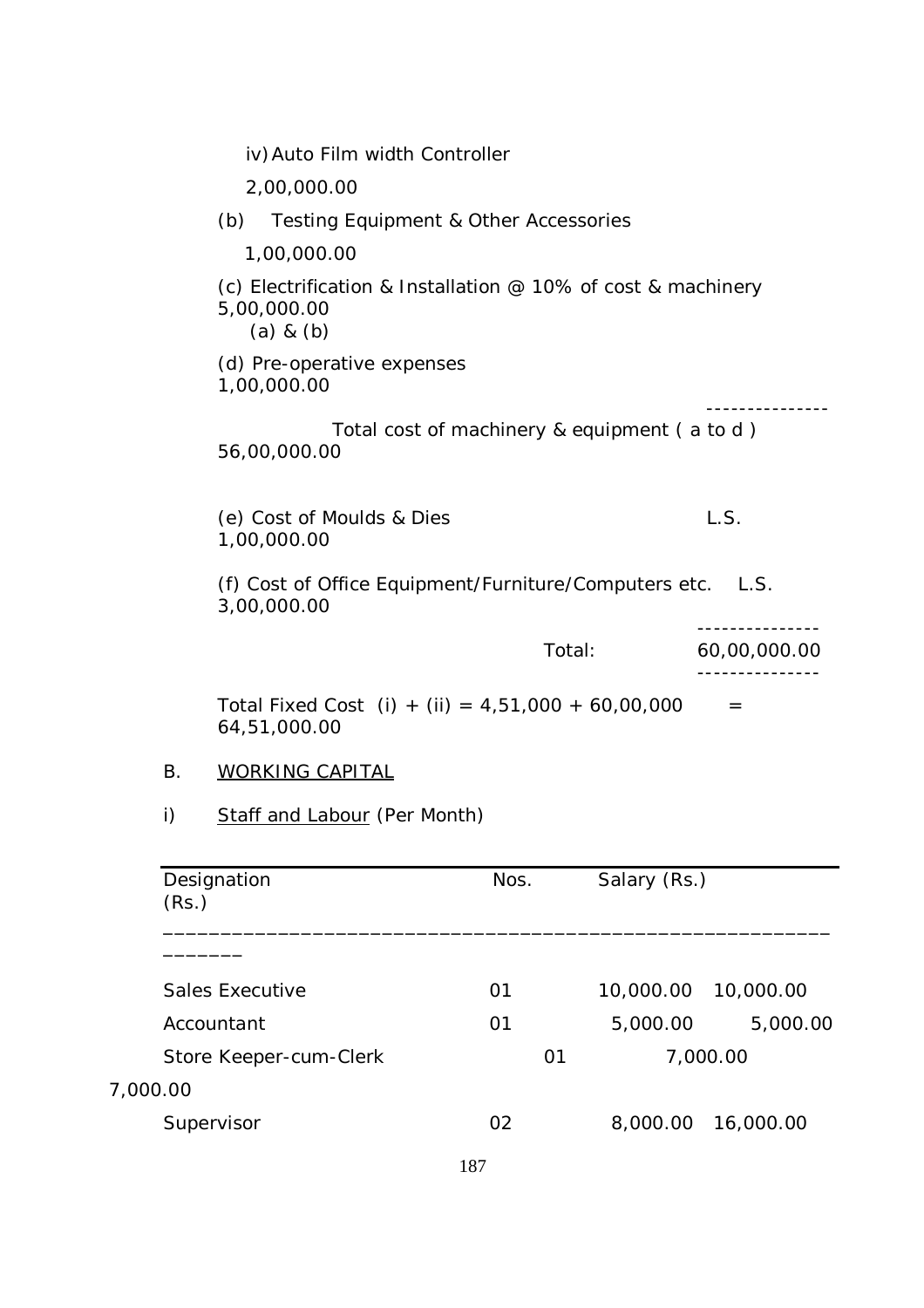|           | <b>Skilled Workers</b> |              |                                                      | 03 | 5,000.00   | 15,000.00 |  |
|-----------|------------------------|--------------|------------------------------------------------------|----|------------|-----------|--|
|           |                        |              | <b>Unskilled Workers</b>                             | 06 |            | 3,500.00  |  |
| 21,000.00 |                        |              |                                                      |    |            |           |  |
|           | Watchman               |              |                                                      | 03 | 3,500.00   | 10,500.00 |  |
|           |                        |              |                                                      |    |            | 84,500.00 |  |
|           |                        |              | Add perquisite @ 10% of the Salary                   |    |            |           |  |
| 8,450.00  |                        |              |                                                      |    |            |           |  |
|           |                        |              |                                                      |    | Total:     | 93,950.00 |  |
| 94,000.00 |                        |              |                                                      |    | Or Say Rs. |           |  |
|           |                        |              |                                                      |    |            |           |  |
| (Rs.)     | ii)                    |              | Raw Material (Per Month) Oty. (M.T.) Rate Rs./MT     |    |            |           |  |
|           |                        |              |                                                      |    |            |           |  |
|           |                        | <b>LLDPE</b> | 9,75,000.00                                          | 15 | 65000      |           |  |
|           | iii)                   |              | Utilities (per month):                               |    |            | (Rs.)     |  |
|           |                        | a)           | Power                                                |    |            | 87,000.00 |  |
|           |                        |              | (60% efficiency x 58 KW x 500 hrs. x Rs. 5 per unit) |    |            |           |  |
|           |                        | b)           | Water                                                |    |            |           |  |
|           |                        | 1,000.00     |                                                      |    |            |           |  |
|           |                        |              |                                                      |    | Total:     | 88,000.00 |  |
|           |                        |              |                                                      |    |            |           |  |
| (Rs.)     | iv)                    |              | Other Contingent Expenses (Per month)                |    |            |           |  |
|           |                        | qq)          | Repairs and Maintenance                              |    |            |           |  |
|           |                        |              | 3,000.00                                             |    |            |           |  |
|           |                        | rr)          | <b>Transportation Charges</b>                        |    |            | 6,000.00  |  |
|           |                        | SS)          | Postage and stationery                               |    |            | 2,000.00  |  |
|           |                        | tt)          | Telephone/Fax/Computer                               |    |            |           |  |
|           |                        |              | 2,000.00                                             |    |            |           |  |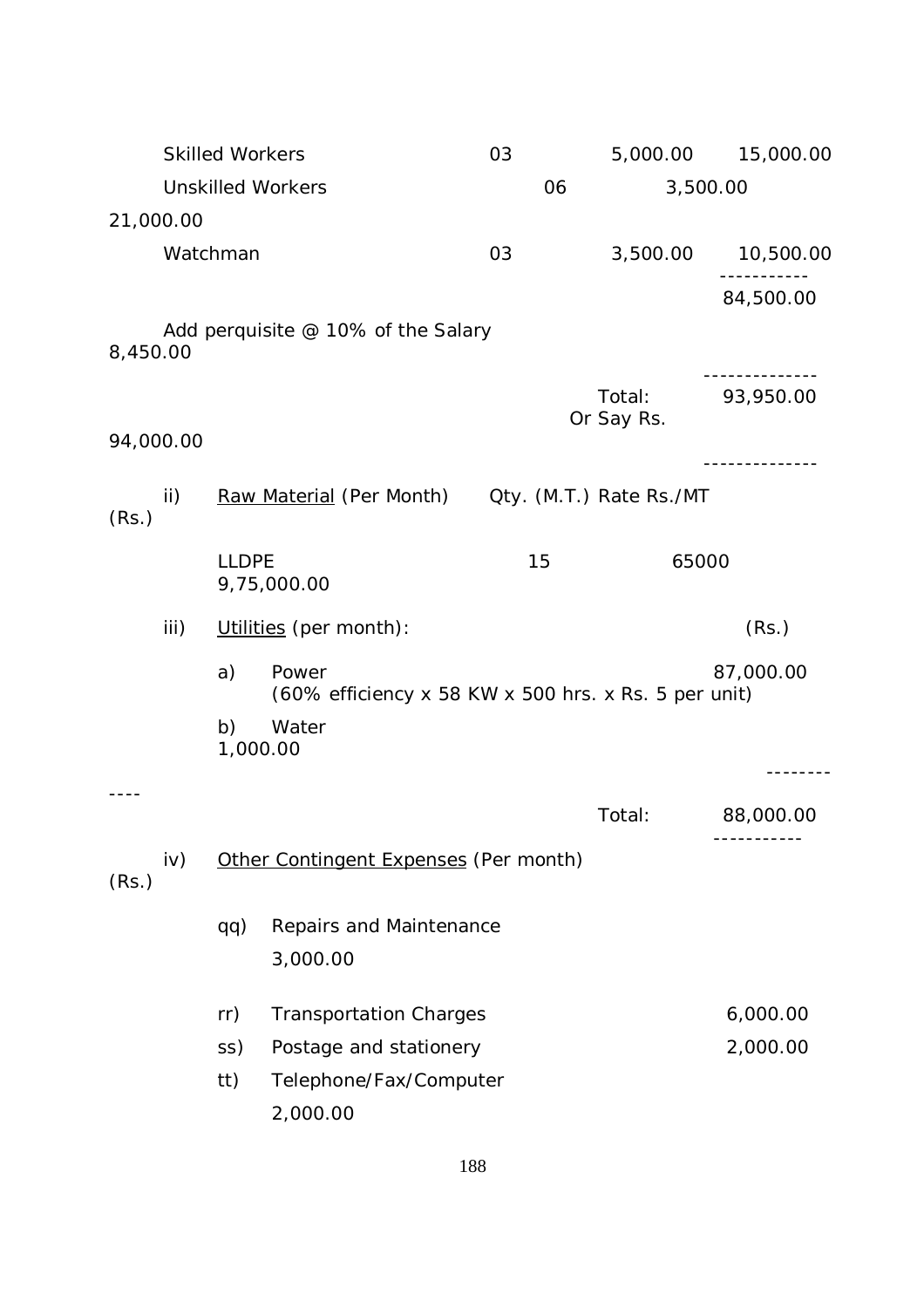|              |               | uu)              | <b>Consumable Stores</b>                  |        |                |
|--------------|---------------|------------------|-------------------------------------------|--------|----------------|
|              |               |                  | 2,000.00                                  |        |                |
|              |               | VV)              | Advertisement & Publicity                 |        |                |
|              |               |                  | 3,000.00                                  |        |                |
|              |               | ww)              | Insurance                                 |        | 7,000.00       |
|              |               | XX)              | Miscellaneous Expenses<br>3,000.00        |        |                |
|              |               |                  |                                           | Total: | 28,000.00      |
| 12.          |               |                  | <b>TOTAL WORKING CAPITAL</b> (Per Month)  |        | (Rs.)          |
|              | i)            |                  | Staff and Labour                          |        | 94,000.00      |
|              | $\mathsf{ii}$ |                  | Raw Material                              |        |                |
|              |               | 9,75,000.00      |                                           |        |                |
|              | iii)          | <b>Utilities</b> |                                           |        | 88,000.00      |
|              | iv)           |                  | Other Contingent Exp.                     |        | 28,000.00      |
|              |               |                  |                                           | Total: | 11,85,000.00   |
|              |               |                  |                                           |        | Say<br>Rs.     |
|              | 11,85,000.00  |                  |                                           |        |                |
|              |               |                  | Working Capital for 3 months              |        | 35,55,000.00   |
| 13.<br>(Rs.) |               |                  | <b>TOTAL CAPITAL INVESTMENT</b>           |        |                |
|              | Α.            |                  | <b>Fixed Capital</b>                      |        |                |
|              | 64,51,000.00  |                  | <b>B.</b><br>Working Capital for 3 months |        |                |
|              | 35,55,000.00  |                  |                                           |        |                |
|              |               |                  |                                           | Total: | 1,06,06,000.00 |
| 14.          |               |                  | <b>FIANCIAL ANALYSIS</b>                  |        | (Rs.)          |
|              | Α.            |                  | Cost of Production (per year) (300 days)  |        |                |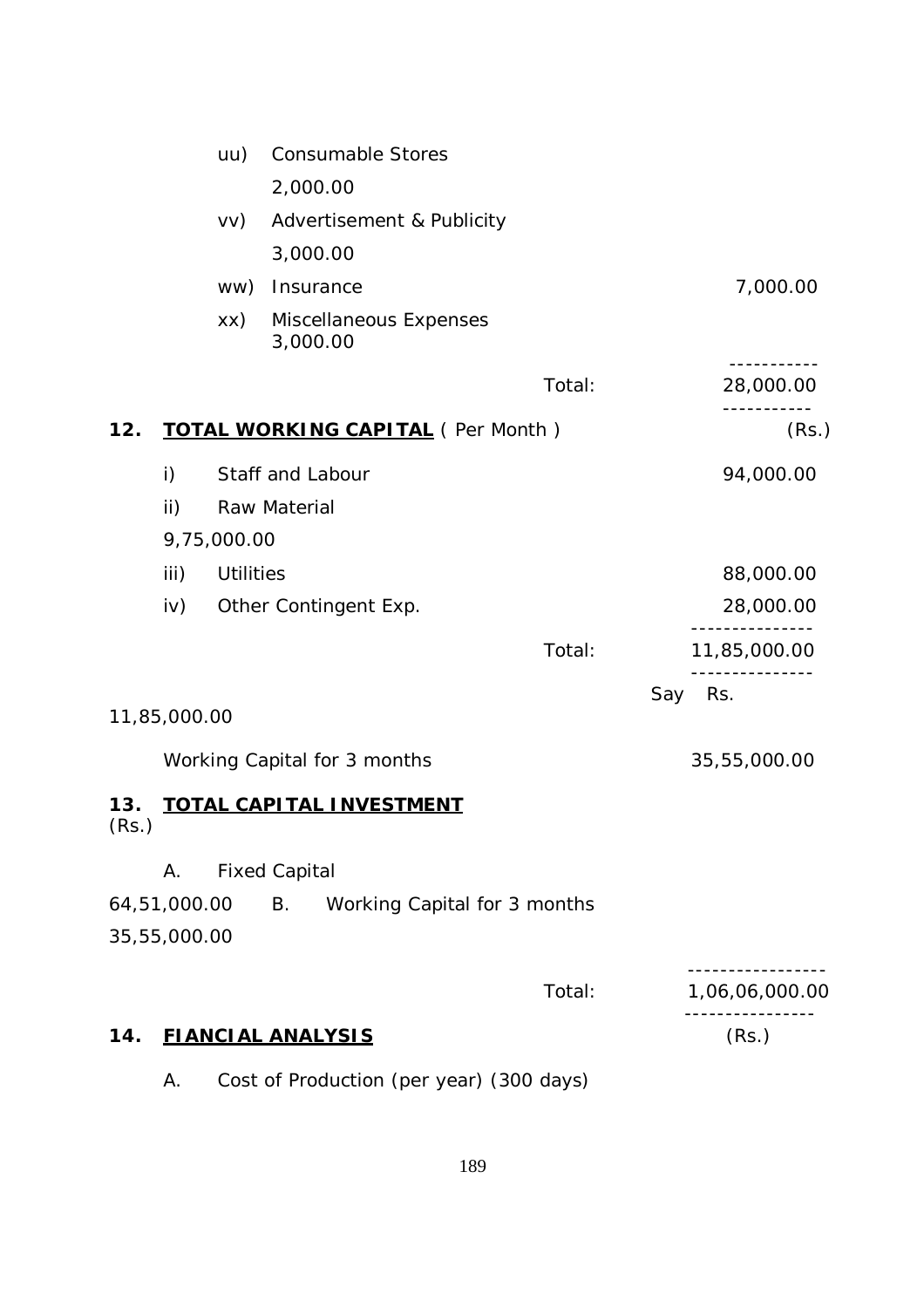|                    | <b>Total Recurring Cost</b><br>(a)                                |                                                   |                                        |                                                     |         |       |                        |  |  |  |  |  |
|--------------------|-------------------------------------------------------------------|---------------------------------------------------|----------------------------------------|-----------------------------------------------------|---------|-------|------------------------|--|--|--|--|--|
|                    | 1,42,20,000.00                                                    |                                                   |                                        |                                                     |         |       |                        |  |  |  |  |  |
|                    | (b)                                                               |                                                   | Depreciation on building @ 5%          |                                                     |         |       |                        |  |  |  |  |  |
|                    | 19,250.00                                                         |                                                   |                                        |                                                     |         |       |                        |  |  |  |  |  |
|                    | (c)                                                               | Depreciation on machinery& equipment @ 10%        |                                        |                                                     |         |       |                        |  |  |  |  |  |
|                    | 5,60,000.00                                                       |                                                   |                                        |                                                     |         |       |                        |  |  |  |  |  |
|                    | (d)                                                               | Depreciation on Dies & Moulds @ 20%               |                                        |                                                     |         |       |                        |  |  |  |  |  |
|                    | 20,000.00                                                         |                                                   |                                        |                                                     |         |       |                        |  |  |  |  |  |
|                    | (e)                                                               |                                                   | Depreciation on office equipment @ 20% |                                                     |         |       |                        |  |  |  |  |  |
|                    | 60,000.00                                                         |                                                   |                                        |                                                     |         |       |                        |  |  |  |  |  |
|                    | Interest on total Capital Investment @ 12%<br>(f)<br>12,01,440.00 |                                                   |                                        |                                                     |         |       |                        |  |  |  |  |  |
|                    |                                                                   |                                                   | 87                                     | Total:                                              |         |       | 1,60,80,690.00         |  |  |  |  |  |
|                    |                                                                   |                                                   |                                        |                                                     |         |       | Say Rs. 1,60,80,000.00 |  |  |  |  |  |
| Β.                 | Sales/Turn over (per year)                                        |                                                   |                                        |                                                     |         |       |                        |  |  |  |  |  |
|                    | Item                                                              |                                                   |                                        | Qty.(MT) Rate (MT) (Rs.) Value (Rs.)                |         |       |                        |  |  |  |  |  |
|                    | LLDPE Zipper Bag<br>1,89,00,000.00                                |                                                   | 180                                    | 1,05,000.00                                         |         |       |                        |  |  |  |  |  |
| C.                 | Net Profit (Per year)                                             |                                                   |                                        |                                                     |         |       |                        |  |  |  |  |  |
|                    | $Sales(Rs)$ – Cost of Production (Rs.)                            |                                                   |                                        |                                                     | $=$     |       | Profit                 |  |  |  |  |  |
|                    | (Rs.)                                                             |                                                   |                                        |                                                     |         |       |                        |  |  |  |  |  |
|                    | 1,89,00,000                                                       | $\frac{1}{2}$ and $\frac{1}{2}$ and $\frac{1}{2}$ | 1,60,80,000                            |                                                     |         |       | $=$                    |  |  |  |  |  |
| 28,20,000.00<br>D. | Net Profit Ratio                                                  | $=$                                               | Net Profit x 100<br>Sales              |                                                     |         |       |                        |  |  |  |  |  |
|                    |                                                                   | $=$                                               | 28,20,000 x 100<br>1,89,00,000         |                                                     | $=$ $-$ | 14.9% |                        |  |  |  |  |  |
| Е.                 | Rate of Return                                                    |                                                   | $=$                                    | Net Profit x 100<br><b>Total Capital Investment</b> |         |       |                        |  |  |  |  |  |
|                    |                                                                   | $=$                                               | 28,20,000 x 100<br>190                 |                                                     | $=$     |       | 28.18%                 |  |  |  |  |  |